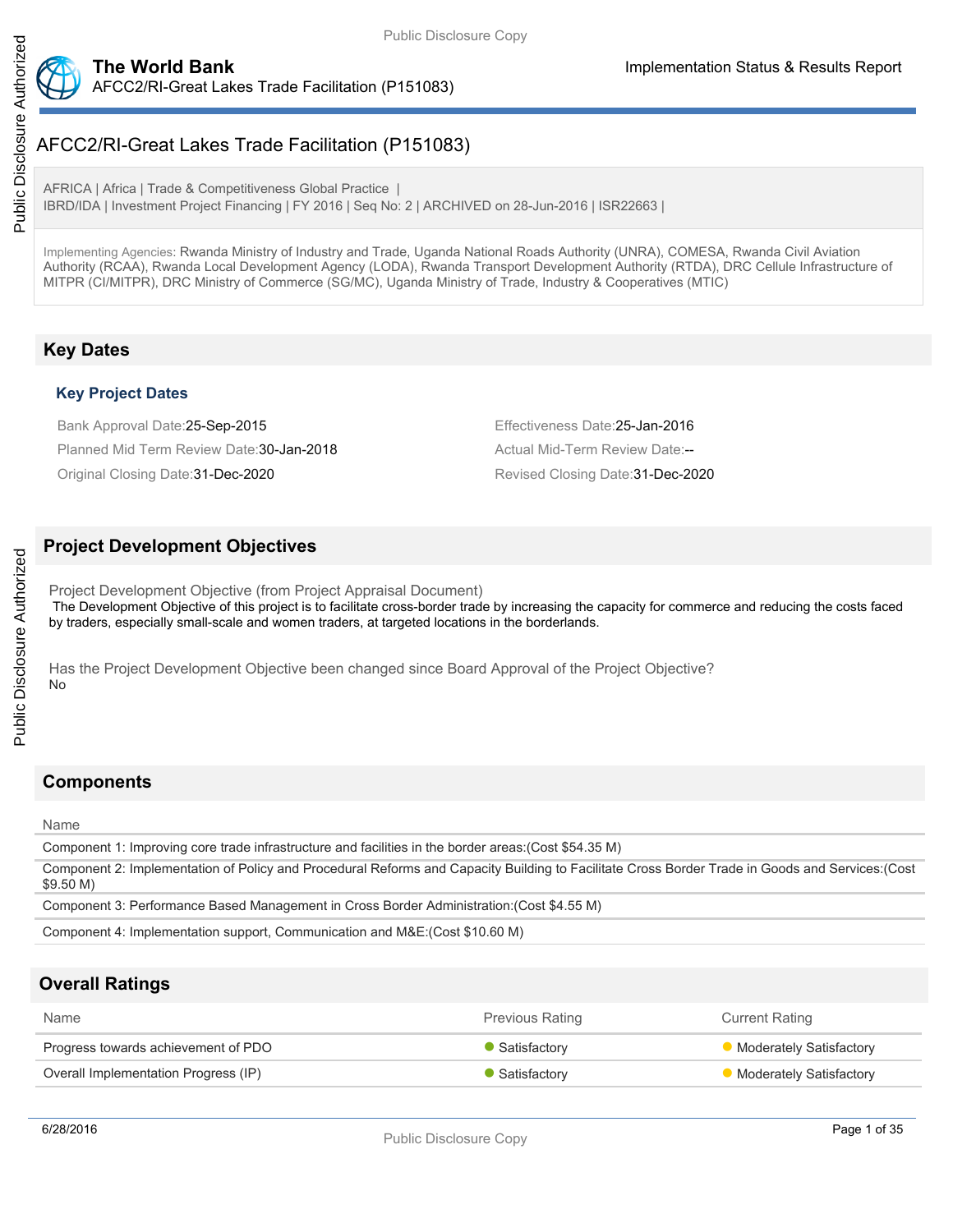



## **The World Bank Implementation Status & Results Report** AFCC2/RI-Great Lakes Trade Facilitation (P151083)

Overall Risk Rating Number of Alliance Control of High Number of High Number of High Number of High Number of High

# **Implementation Status and Key Decisions**

The GLTFP was approved by the World Bank board on September 25, 2015. Since then, the project became effective in Rwanda on January 25, 2016 and at COMESA on April 4, 2016. In the DRC, the effectiveness date was extended to June 30, 2016 to allow additional time to meet the effectiveness conditions. In Uganda, country policy requires Parliamentary approval prior to the signing of the Financing Agreement, and due to the country-wide elections in February 2016 and subsequent swearing in of a new Parliament, approval has been delayed. The team expects approval during July 2016, after which progress can be made toward effectiveness.

In Rwanda, DRC and COMESA, progress has been made in establishing the necessary internal project structures (e.g. the project implementation teams in the implementing agencies or departments); however, progress has not proceeded at the pace necessary for effective implementation and actions are still required from each recipient in order to be fully prepared to begin project activities. At this time therefore, the Bank team rates overall progress toward achieving the Project Development Objective (PDO) as "moderately satisfactory," noting that each recipient is well positioned to accelerate implementation once the project structures and teams are fully in place.

During the reporting period, the Bank team carried out three supervision missions: in DRC May 11-25, Rwanda May 16-24, and at COMESA (Lusaka, Zambia) May 18. With each project team, the Bank team reviewed progress to-date and established action plans for meeting outstanding effectiveness conditions and legal covenants established in the Financing Agreements in order to establish implementation structures within each recipient's implementing agencies, advance technical preparatory work and establish the conditions necessary for progress on implementing project components in the coming months.

In the DRC, the government team made progress hiring key project staff and identifying project sites for infrastructure interventions, including border facilities in Goma (Petite Barriere), Bukavu (Ruzizi 1), Bunagana and Kasindi, and border markets in Uvira and Goma. Once the project sites are validated by the project steering committee, the government will carry out Environmental and Social Impact Assessments (ESIA) and Resettlement Action Plans (RAP) to clarify issues of relocation and compensation of people effected by the project. The government is also working to secure Parliamentary approval by July 2016.

In Rwanda, the government team has made strong progress establishing the core implementation mechanisms and hiring key project staff; however, at the time of the supervision mission, recruitment and hiring of some key positions was in progress and will need to be finalized before implementation can fully take off. The government team and the Bank agreed to hold an operations training to help familiarize government officials and new project staff with World Bank procedures and standards for procurement, financial management and other operational aspects of project implementation. At COMESA, it was agreed the project team would take steps to accelerate the recruitment process for key project staff in order to then make progress on the technical aspects of project implementation. Further, it was agreed that the team advanced preparation of the Project Implementation Manual, which will further clarify relationships between the implementing committees, divisions and units and define responsibilities, ahead of the July 4, 2016 deadline (3 months following effectiveness).

The Bank team and the recipients completed the Monitoring & Evaluation (M&E) Operations Manual, building on the discussions and decisions made at the November 2015 M&E workshop in Lusaka. During the supervision missions in Rwanda and the DRC, the Bank and government teams held discussions on M&E with 3 primary goals: 1) to review the draft M&E operations manual and address any questions regarding data collection methodologies and M&E obligations; 2) to discuss each recipient's M&E plan, including internal arrangements (roles and responsibilities) for carrying out M&E responsibilities; and 3) to plan for the first data collection exercise to be held after the commencement of the project. Similar discussions will be held with COMESA and Uganda, and coordinated data collection activities for M&E are currently being planned for early-Fall 2016.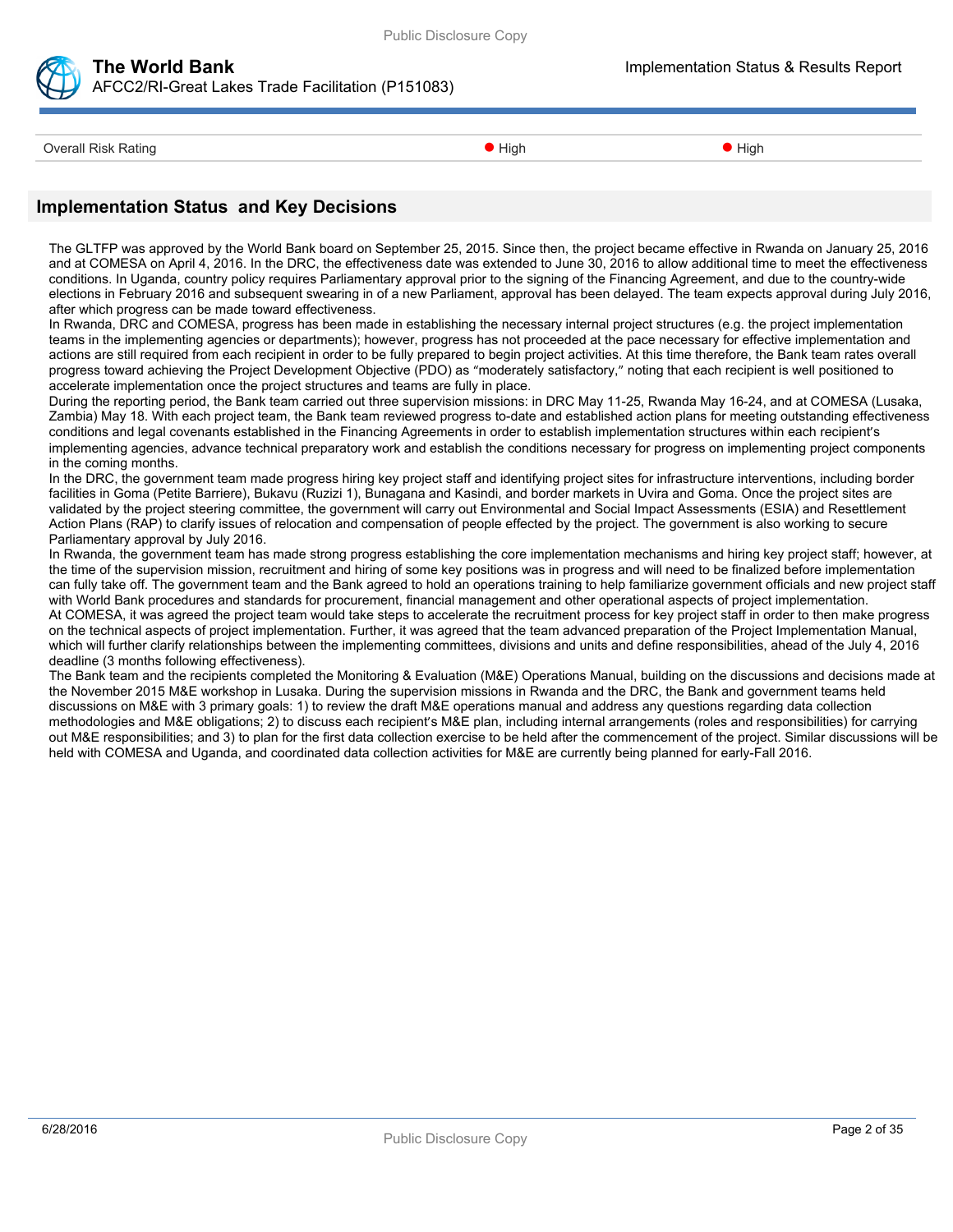



## **Risks**

## **Systematic Operations Risk-rating Tool**

| <b>Risk Category</b>                                            | Rating at Approval                                  | <b>Previous Rating</b>                              | <b>Current Rating</b> |
|-----------------------------------------------------------------|-----------------------------------------------------|-----------------------------------------------------|-----------------------|
| <b>Political and Governance</b>                                 | $\bullet$ High                                      | $\bullet$ High                                      | $\bullet$ High        |
| Macroeconomic                                                   | • Substantial                                       | • Substantial                                       | • Substantial         |
| Sector Strategies and Policies                                  | $\bullet$ High                                      | $\bullet$ High                                      | $\bullet$ High        |
| Technical Design of Project or Program                          | • Substantial                                       | • Substantial                                       | • Substantial         |
| Institutional Capacity for Implementation and<br>Sustainability | • Substantial                                       | • Substantial                                       | • Substantial         |
| Fiduciary                                                       | $\bullet$ High                                      | $\bullet$ High                                      | $\bullet$ High        |
| <b>Environment and Social</b>                                   | • Substantial                                       | $\bullet$ High                                      | $\bullet$ High        |
| <b>Stakeholders</b>                                             | $\bullet$ High                                      | $\bullet$ High                                      | $\bullet$ High        |
| Other                                                           | $\hspace{0.05cm} -\hspace{0.05cm} -\hspace{0.05cm}$ | $\hspace{0.05cm} -\hspace{0.05cm} -\hspace{0.05cm}$ | $--$                  |
| Overall                                                         | $\bullet$ High                                      | $\bullet$ High                                      | $\bullet$ High        |
|                                                                 |                                                     |                                                     |                       |

# **Results**

## **Project Development Objective Indicators**

#### Average time for traders to cross target border crossings (Minutes, Custom)

|       | <b>Baseline</b> | Actual (Previous) | Actual (Current) | End Target  |
|-------|-----------------|-------------------|------------------|-------------|
| Value | 18.00           | 18.00             | 18.00            | 5.00        |
| Date  | 06-Apr-2015     | 16-Dec-2015       | 16-Jun-2016      | 21-Dec-2020 |

#### Petite Barriere (Minutes, Custom Breakdown)

|       | <b>Baseline</b> | Actual (Previous) | Actual (Current) | End Target  |
|-------|-----------------|-------------------|------------------|-------------|
| Value | 18.00           | 18.00             | 18.00            | 5.00        |
| Date  | 06-Apr-2015     | 16-Dec-2015       | 16-Jun-2016      | 21-Dec-2020 |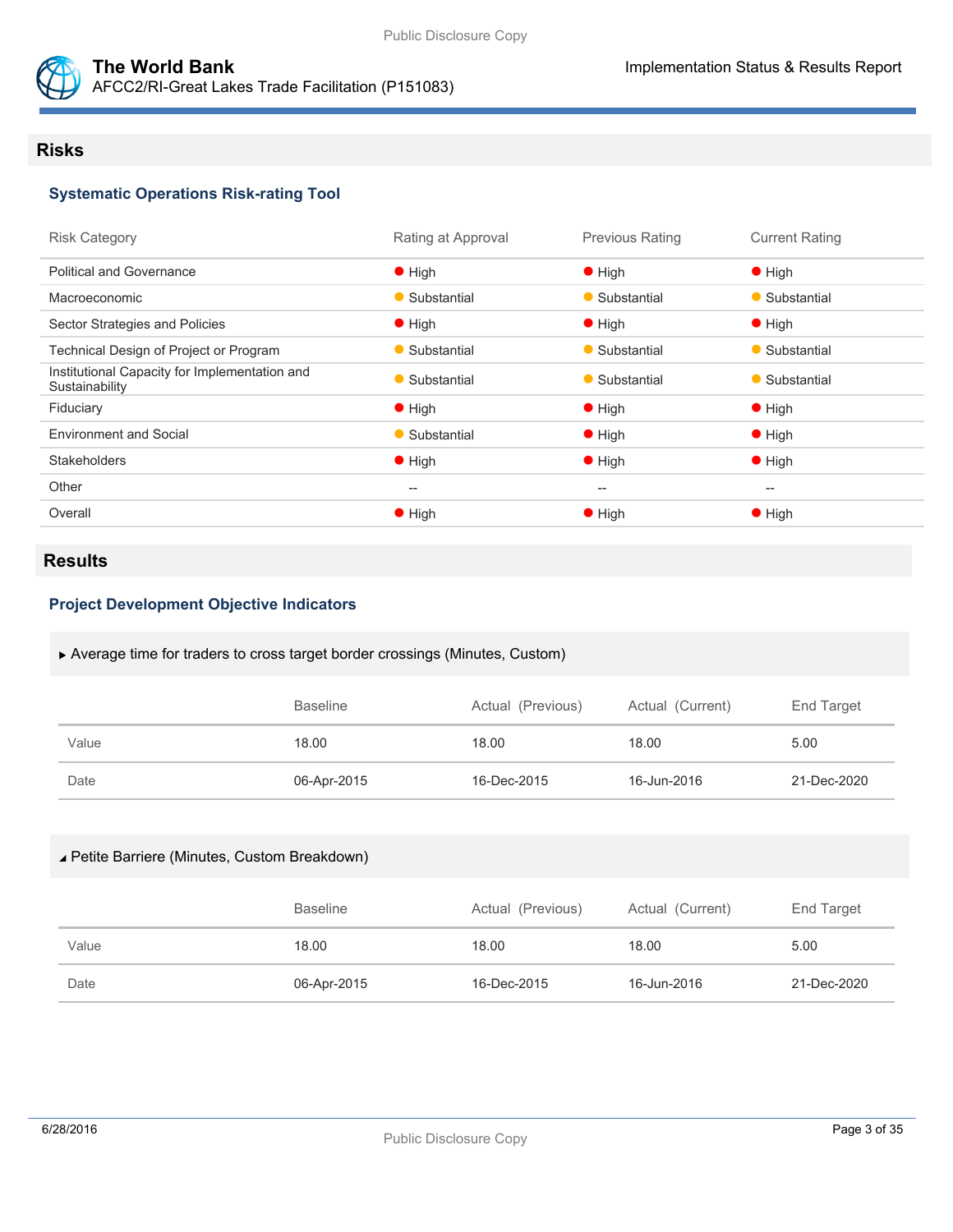

#### Rusizi 1 (Minutes, Custom Breakdown)

|       | <b>Baseline</b> | Actual (Previous) | Actual (Current) | End Target  |
|-------|-----------------|-------------------|------------------|-------------|
| Value | 42.00           | $- -$             | 42.00            | 10.00       |
| Date  | 06-Apr-2015     | $- -$             | 16-Jun-2016      | 21-Dec-2020 |

#### Kasindi (DRC) – Mpondwe (Ug) (Minutes, Custom Breakdown)

|       | <b>Baseline</b> | Actual (Previous) | Actual (Current) | End Target  |
|-------|-----------------|-------------------|------------------|-------------|
| Value | 14.00           | $- -$             | 14.00            | 10.00       |
| Date  | 06-Apr-2015     | $- -$             | 16-Jun-2016      | 21-Dec-2020 |

## Incidence of harassment of small scale traders (Percentage, Custom)

|       | <b>Baseline</b> | Actual (Previous) | Actual (Current) | End Target  |
|-------|-----------------|-------------------|------------------|-------------|
| Value | 92.00           | 92.00             | 92.00            | 10.00       |
| Date  | 25-Jun-2015     | 16-Dec-2015       | 16-Jun-2016      | 21-Dec-2020 |

#### -- Among female traders (Percentage, Custom Breakdown)

|       | <b>Baseline</b> | Actual (Previous) | Actual (Current) | End Target  |
|-------|-----------------|-------------------|------------------|-------------|
| Value | 96.00           | $- -$             | 96.00            | 10.00       |
| Date  | 25-Jun-2015     | $-$               | 16-Jun-2016      | 21-Dec-2020 |

## $\triangleright$  Kasindi (DRC) - Mpondwe (Ug) (Percentage, Custom Breakdown)

|       | <b>Baseline</b> | Actual (Previous) | Actual (Current) | End Target |
|-------|-----------------|-------------------|------------------|------------|
| Value | 65.00           | 65.00             | 65.00            | 10.00      |
|       |                 |                   |                  |            |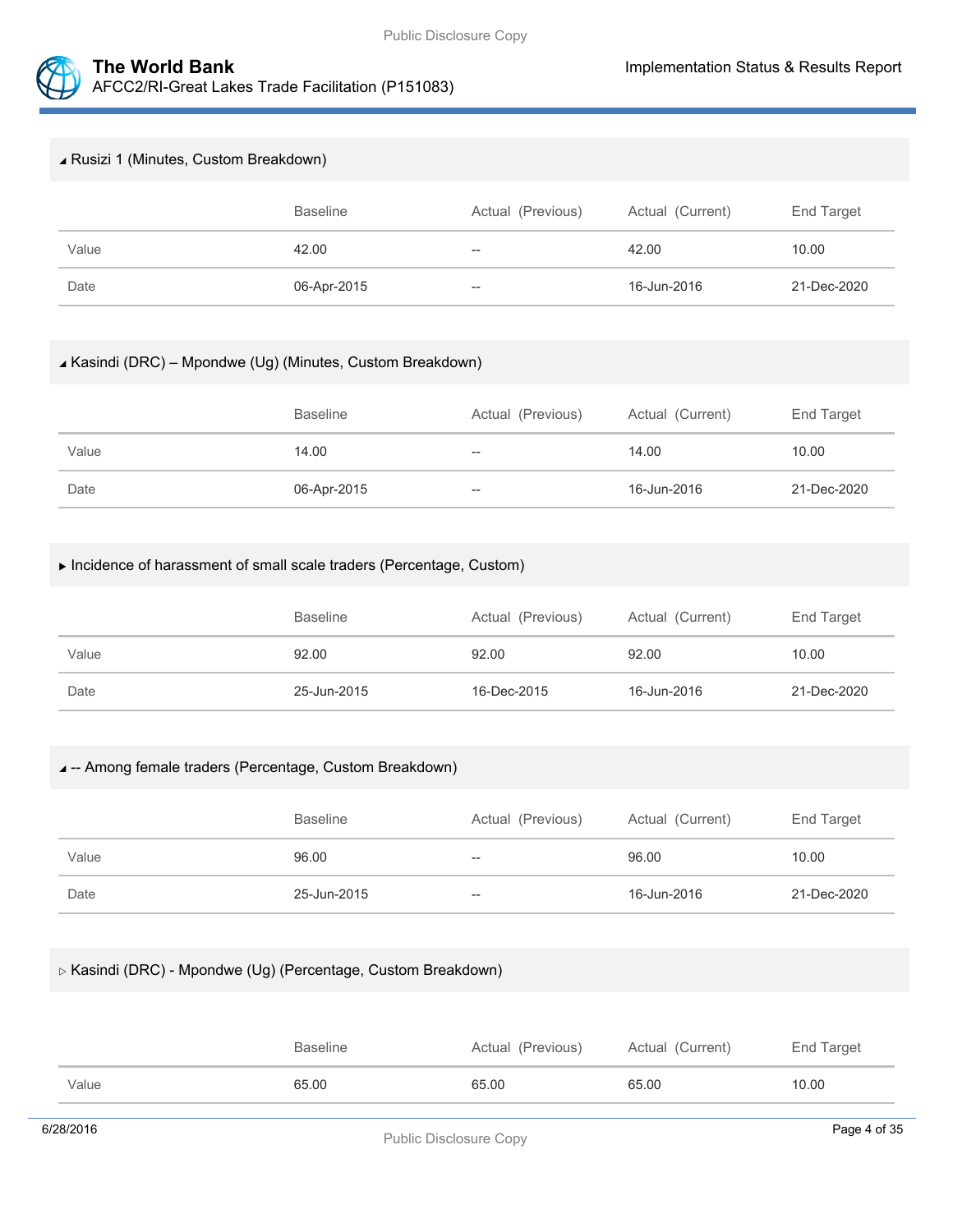



# AFCC2/RI-Great Lakes Trade Facilitation (P151083)

| Date | 06-Apr-2015 | 16-Dec-2015 | 16-Jun-2016 | 21-Dec-2020 |
|------|-------------|-------------|-------------|-------------|
|      |             |             |             |             |

## Rusizi 1 (Percentage, Custom Breakdown)

|       | <b>Baseline</b> | Actual (Previous) | Actual (Current) | End Target  |
|-------|-----------------|-------------------|------------------|-------------|
| Value | 85.00           | 85.00             | 85.00            | 10.00       |
| Date  | 06-Apr-2015     | 16-Dec-2015       | 16-Jun-2016      | 21-Dec-2020 |

## Petite Barriere (Percentage, Custom Breakdown)

|       | <b>Baseline</b> | Actual (Previous) | Actual (Current) | End Target  |
|-------|-----------------|-------------------|------------------|-------------|
| Value | 96.00           | 96.00             | 96.00            | 10.00       |
| Date  | 06-Apr-2015     | 16-Dec-2015       | 16-Jun-2016      | 21-Dec-2020 |

## Petite Barriere (Percentage, Custom Breakdown)

|       | <b>Baseline</b> | Actual (Previous) | Actual (Current) | End Target  |
|-------|-----------------|-------------------|------------------|-------------|
| Value | 92.00           | $- -$             | 92.00            | 10.00       |
| Date  | 06-Apr-2015     | $- -$             | 16-Jun-2016      | 21-Dec-2020 |

#### Ruzizi 1 (Percentage, Custom Breakdown)

|       | <b>Baseline</b> | Actual (Previous)        | Actual (Current) | End Target  |
|-------|-----------------|--------------------------|------------------|-------------|
| Value | 78.00           | $- -$                    | 78.00            | 10.00       |
| Date  | 06-Apr-2015     | $\overline{\phantom{m}}$ | 16-Jun-2016      | 21-Dec-2020 |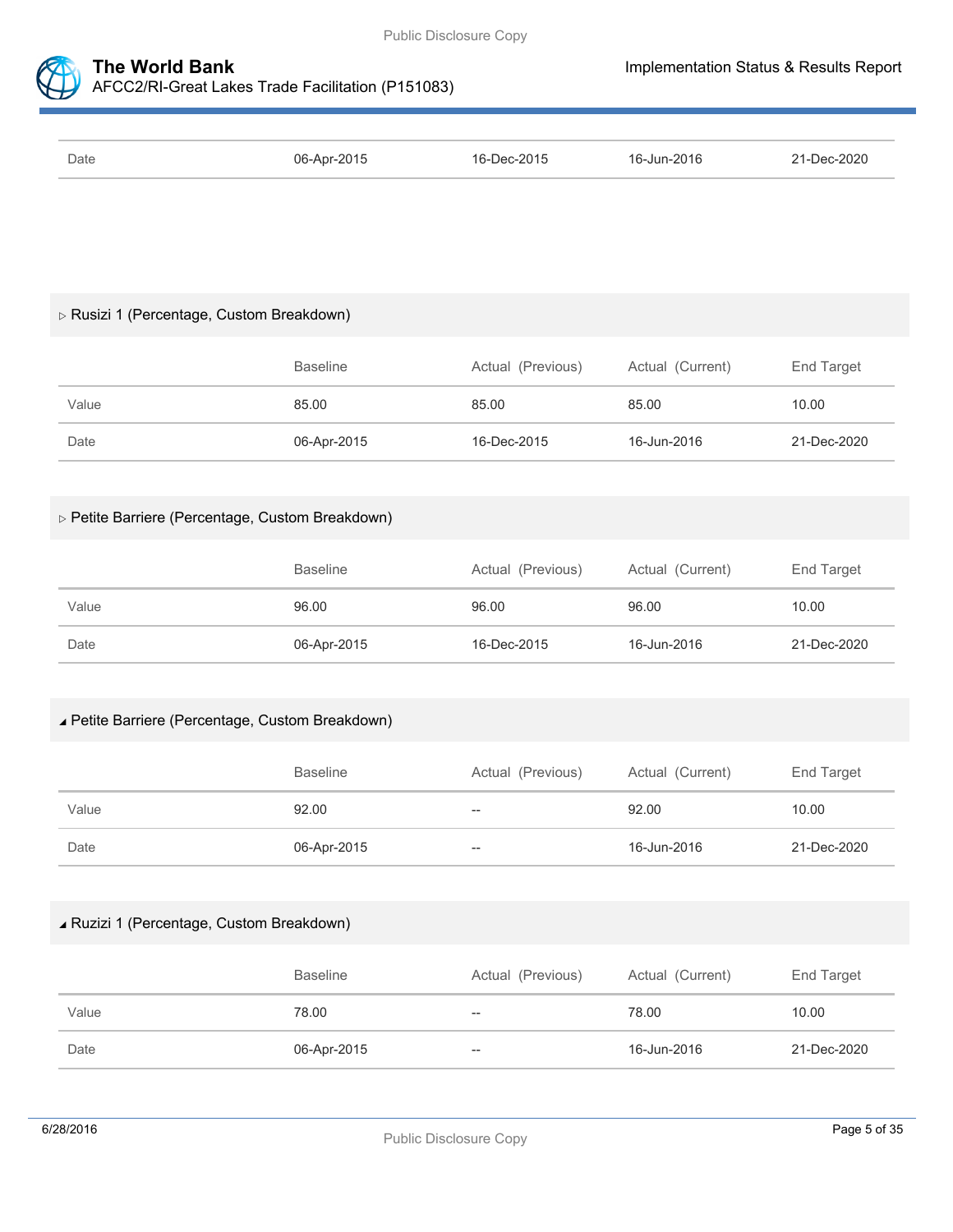

#### Kasindi (DRC) – Mpondwe (Ug) (Percentage, Custom Breakdown)

|       | <b>Baseline</b> | Actual (Previous)        | Actual (Current) | End Target  |
|-------|-----------------|--------------------------|------------------|-------------|
| Value | 53.00           | $\overline{\phantom{m}}$ | 53.00            | 10.00       |
| Date  | 06-Apr-2015     | $- -$                    | 16-Jun-2016      | 21-Dec-2020 |

#### Value of goods handled through core trade infrastructure (Amount(USD), Custom)

|       | <b>Baseline</b> | Actual (Previous) | Actual (Current) | End Target  |
|-------|-----------------|-------------------|------------------|-------------|
| Value | 92.00           | 92.00             | 92.00            | 117.00      |
| Date  | 06-Apr-2015     | 16-Dec-2015       | 16-Jun-2016      | 21-Dec-2020 |

## DRC - Rwanda (Amount(USD), Custom Breakdown)

|       | Baseline    | Actual (Previous) | Actual (Current) | End Target  |
|-------|-------------|-------------------|------------------|-------------|
| Value | 92.00       | $- -$             | 92.00            | 117.00      |
| Date  | 06-Apr-2015 | --                | 16-Jun-2016      | 21-Dec-2020 |

#### DRC - Uganda (Amount(USD), Custom Breakdown)

|       | <b>Baseline</b> | Actual (Previous) | Actual (Current) | End Target  |
|-------|-----------------|-------------------|------------------|-------------|
| Value | 110.00          | 110.00            | 110.00           | 140.00      |
| Date  | 06-Apr-2015     | 16-Dec-2015       | 16-Jun-2016      | 21-Dec-2020 |

## Direct project beneficiaries (Number, Core)

|       | <b>Baseline</b> | Actual (Previous) | Actual (Current) | End Target |
|-------|-----------------|-------------------|------------------|------------|
| Value | 0.00            | $- -$             | 0.00             | 40000.00   |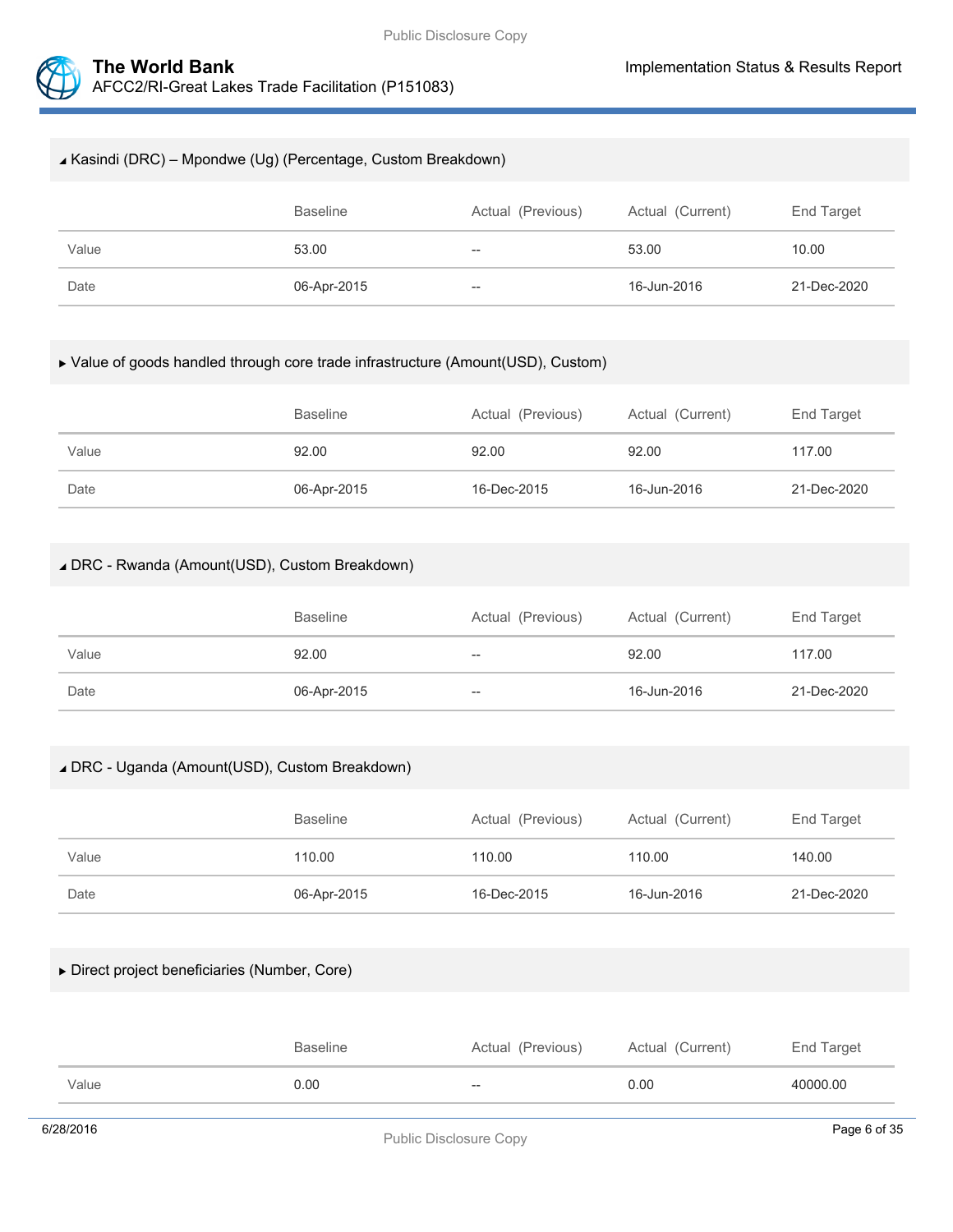



| Date  | 06-Apr-2015                         | $\hspace{0.05cm} -\hspace{0.05cm} -\hspace{0.05cm}$ | 16-Jun-2016      | 21-Dec-2020 |
|-------|-------------------------------------|-----------------------------------------------------|------------------|-------------|
|       |                                     |                                                     |                  |             |
|       |                                     |                                                     |                  |             |
|       |                                     |                                                     |                  |             |
|       |                                     |                                                     |                  |             |
|       |                                     |                                                     |                  |             |
|       | ⊿ Uganda (Number, Custom Breakdown) |                                                     |                  |             |
|       |                                     |                                                     |                  |             |
|       | <b>Baseline</b>                     | Actual (Previous)                                   | Actual (Current) | End Target  |
|       |                                     |                                                     |                  |             |
| Value | 0.00                                | 0.00                                                | 0.00             | 20000.00    |

| ∡ Rwanda (Number, Custom Breakdown) |
|-------------------------------------|
|                                     |

|       | <b>Baseline</b> | Actual (Previous) | Actual (Current) | End Target  |
|-------|-----------------|-------------------|------------------|-------------|
| Value | 0.00            | 0.00              | 0.00             | 20000.00    |
| Date  | 06-Apr-2015     | 16-Dec-2015       | 16-Jun-2016      | 21-Dec-2020 |

Date 06-Apr-2015 16-Dec-2015 16-Jun-2016 21-Dec-2020

## DRC (Number, Custom Breakdown)

|       | <b>Baseline</b> | Actual (Previous) | Actual (Current) | End Target  |
|-------|-----------------|-------------------|------------------|-------------|
| Value | 0.00            | $- -$             | 0.00             | 40000.00    |
| Date  | 06-Apr-2015     | $- -$             | 16-Jun-2016      | 21-Dec-2020 |

#### Female beneficiaries (Percentage, Core Supplement)

|       | <b>Baseline</b> | Actual (Previous) | Actual (Current) | End Target |
|-------|-----------------|-------------------|------------------|------------|
| Value | 0.00            | 0.00              | 0.00             | 65.00      |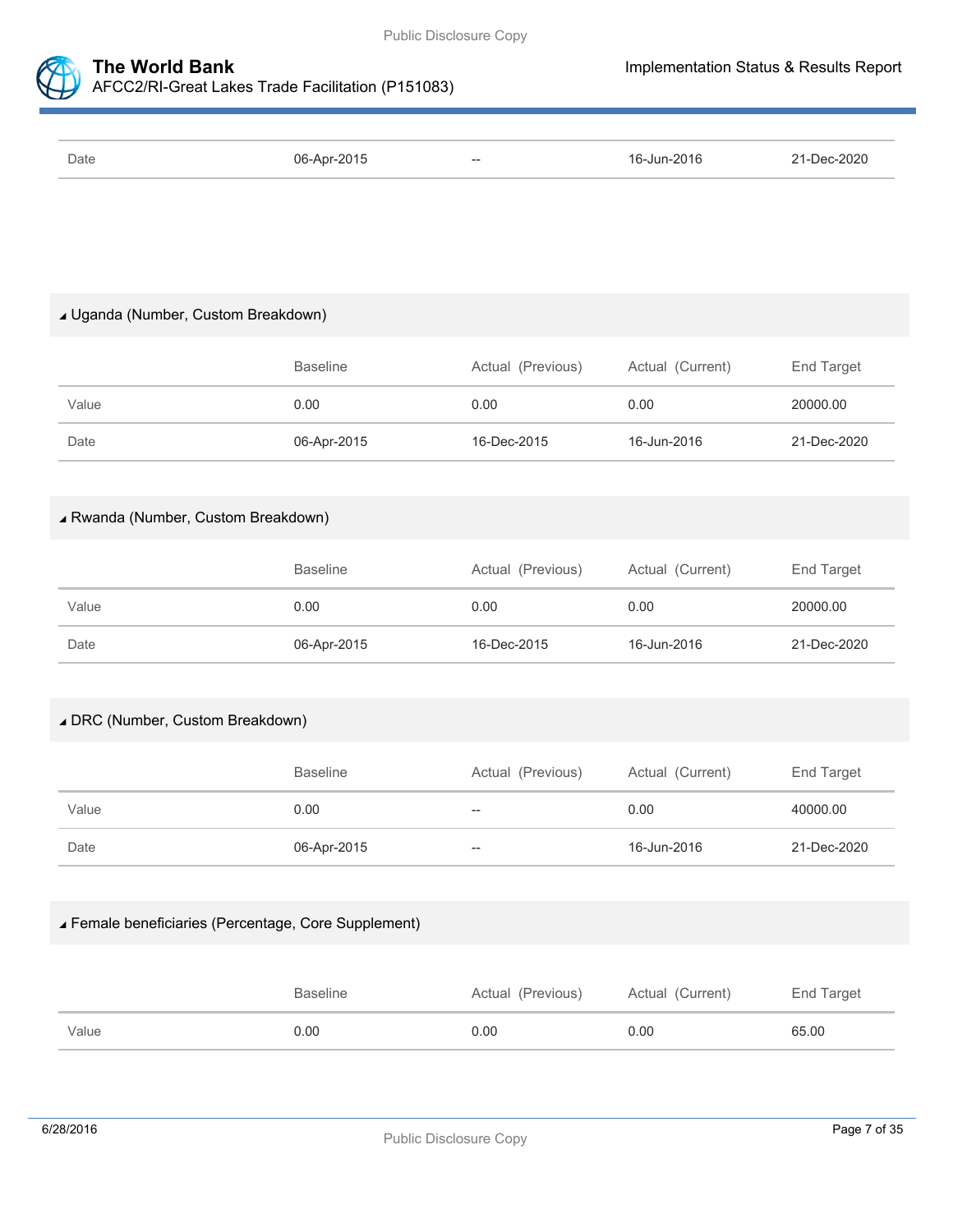

| ⊳ Uganda (Percentage, Custom Breakdown) |                 |                   |                  |                   |  |
|-----------------------------------------|-----------------|-------------------|------------------|-------------------|--|
|                                         | <b>Baseline</b> | Actual (Previous) | Actual (Current) | End Target        |  |
| Value                                   | 0.00            | 0.00              | 0.00             | 65.00             |  |
| Date                                    | 06-Apr-2015     | 16-Dec-2015       | 16-Jun-2016      | 21-Dec-2020       |  |
|                                         |                 |                   |                  |                   |  |
| ⊳ Rwanda (Percentage, Custom Breakdown) |                 |                   |                  |                   |  |
|                                         | <b>Baseline</b> | Actual (Previous) | Actual (Current) | <b>End Target</b> |  |

| 16-Dec-2015<br>21-Dec-2020<br>06-Apr-2015<br>Date<br>16-Jun-2016 | Value | 0.00 | 0.00 | 0.00 | 65.00 |
|------------------------------------------------------------------|-------|------|------|------|-------|
|                                                                  |       |      |      |      |       |

# DRC (Percentage, Custom Breakdown)

|       | <b>Baseline</b> | Actual (Previous) | Actual (Current) | End Target  |
|-------|-----------------|-------------------|------------------|-------------|
| Value | 0.00            | 0.00              | 0.00             | 65.00       |
| Date  | 06-Apr-2015     | 16-Dec-2015       | 16-Jun-2016      | 21-Dec-2020 |

#### Overall Comments

## **Intermediate Results Indicators**

| ► Value of goods traded through target border crossings (Amount(USD), Custom) |  |
|-------------------------------------------------------------------------------|--|
|-------------------------------------------------------------------------------|--|

|       | <b>Baseline</b> | Actual (Previous) | Actual (Current) | End Target  |
|-------|-----------------|-------------------|------------------|-------------|
| Value | 1.00            | 1.00              | 1.00             | 1.20        |
| Date  | 25-Jun-2015     | 16-Dec-2015       | 16-Dec-2015      | 30-Sep-2019 |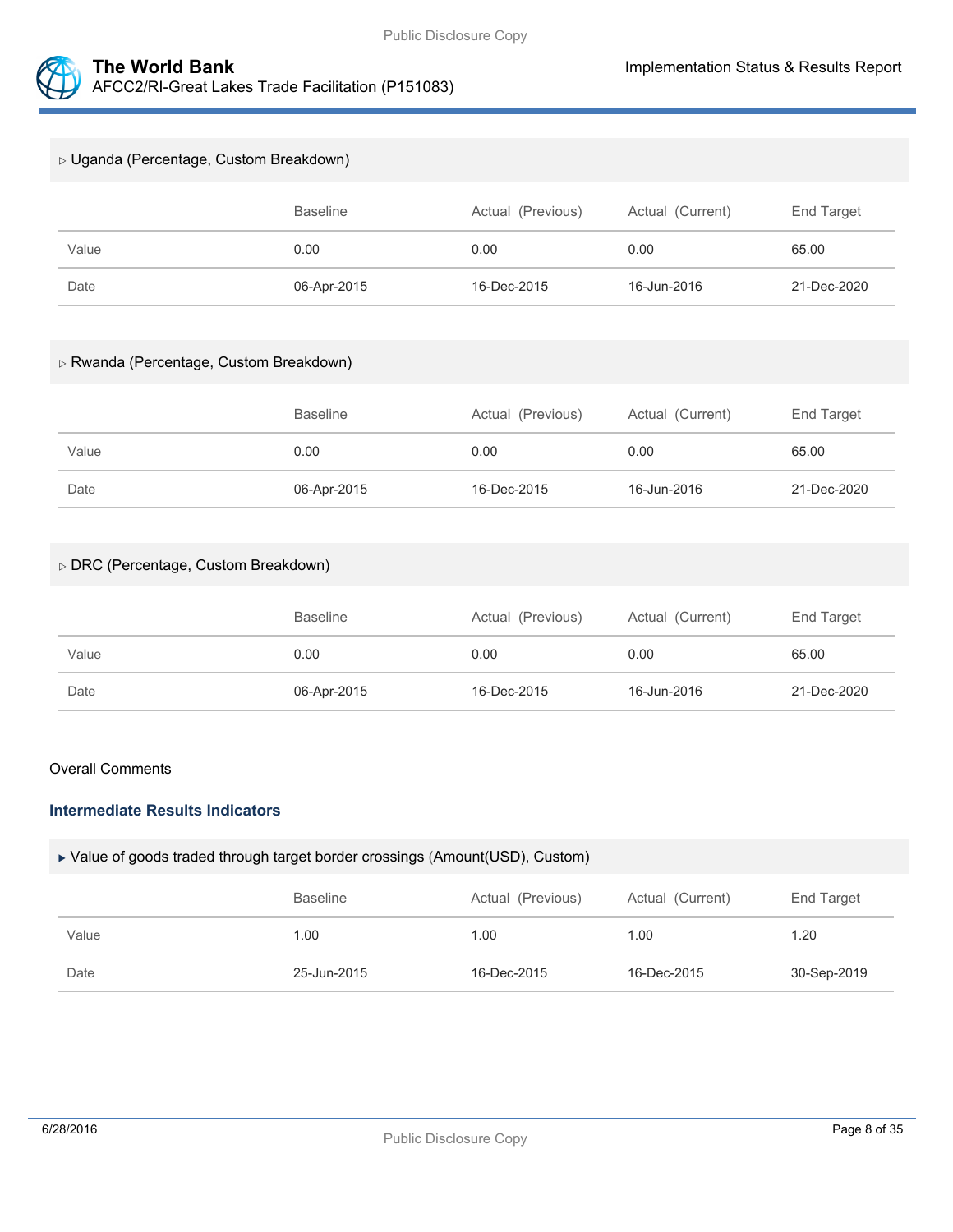



| ▲ Rusizi (Amount(USD), Custom Breakdown) |                 |                   |                  |             |
|------------------------------------------|-----------------|-------------------|------------------|-------------|
|                                          | <b>Baseline</b> | Actual (Previous) | Actual (Current) | End Target  |
| Value                                    | 27.00           | 27.00             | 27.00            | 34.50       |
| Date                                     | 06-Apr-2015     | 16-Dec-2015       | 16-Dec-2015      | 30-Sep-2019 |

## Petite Barriere (Amount(USD), Custom Breakdown)

|       | <b>Baseline</b> | Actual (Previous) | Actual (Current) | End Target  |
|-------|-----------------|-------------------|------------------|-------------|
| Value | 35.00           | 35.00             | 35.00            | 44.50       |
| Date  | 06-Apr-2015     | 16-Dec-2015       | 16-Dec-2015      | 30-Sep-2019 |

## Bunagana (Amount(USD), Custom Breakdown)

|       | <b>Baseline</b> | Actual (Previous) | Actual (Current) | End Target  |
|-------|-----------------|-------------------|------------------|-------------|
| Value | 6.00            | $- -$             | 6.00             | 7.60        |
| Date  | 06-Apr-2015     | $- -$             | 16-Dec-2015      | 30-Sep-2019 |

#### Kasindi/Mpondwe (Amount(USD), Custom Breakdown)

|       | <b>Baseline</b> | Actual (Previous) | Actual (Current) | End Target  |
|-------|-----------------|-------------------|------------------|-------------|
| Value | 104.00          | 104.00            | 104.00           | 133.00      |
| Date  | 06-Apr-2015     | 16-Dec-2015       | 16-Dec-2015      | 30-Sep-2019 |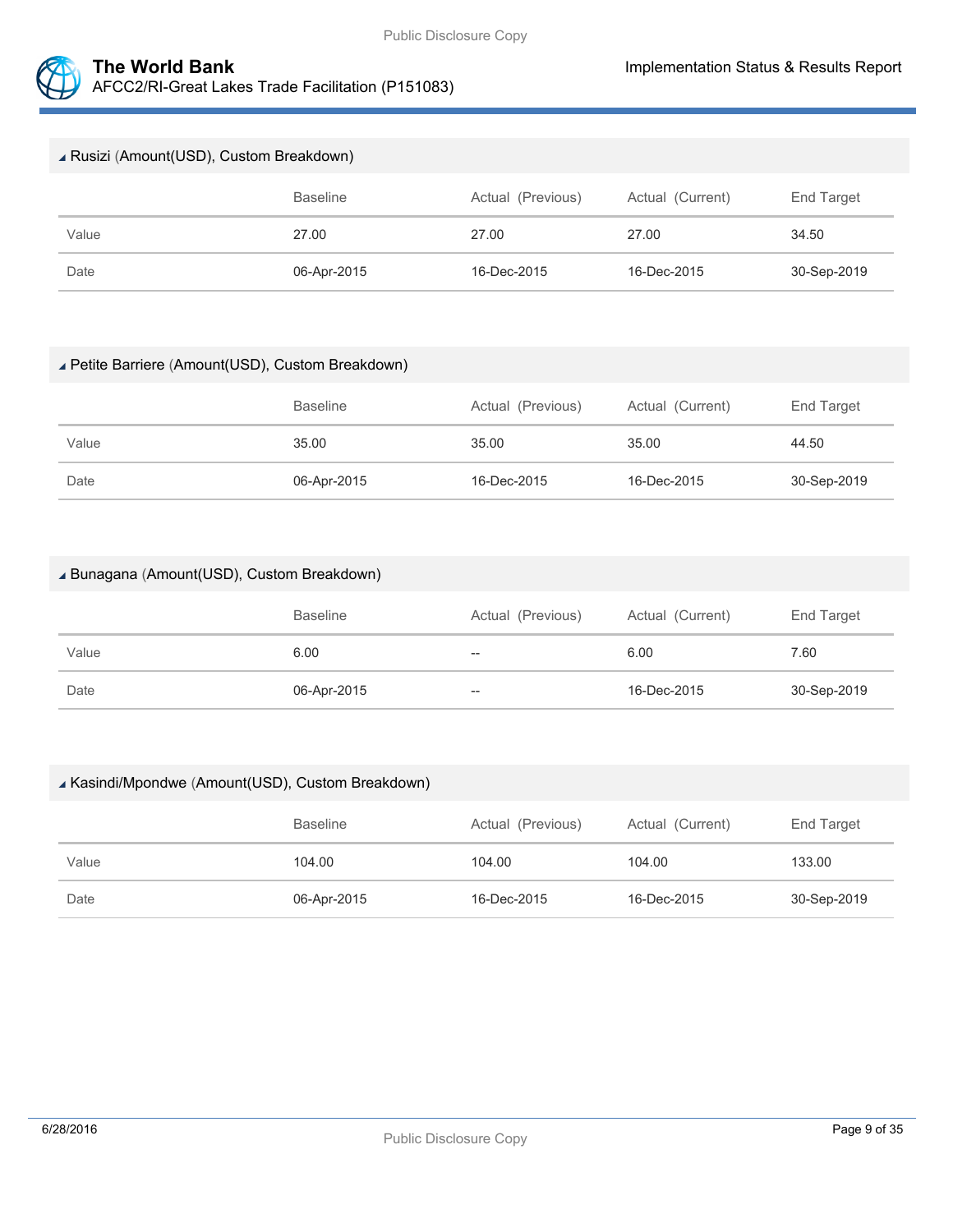



| ⊿ Mahagi/Goli (Amount(USD), Custom Breakdown) |                 |                   |                  |             |
|-----------------------------------------------|-----------------|-------------------|------------------|-------------|
|                                               | <b>Baseline</b> | Actual (Previous) | Actual (Current) | End Target  |
| Value                                         | 1.00            | $\hspace{0.05cm}$ | 1.00             | 1.27        |
| Date                                          | 06-Apr-2015     | $- -$             | 16-Dec-2015      | 30-Sep-2019 |

#### Daily average number of traders processed through the borders (entry and exit) (Number, Custom)

|       | <b>Baseline</b> | Actual (Previous) | Actual (Current) | End Target  |
|-------|-----------------|-------------------|------------------|-------------|
| Value | 150.00          | 150.00            | 150.00           | 250.00      |
| Date  | 25-Jun-2015     | 16-Dec-2015       | 16-Dec-2015      | 30-Sep-2019 |

## Rusizi (Number, Custom Breakdown)

|       | <b>Baseline</b> | Actual (Previous) | Actual (Current) | End Target  |
|-------|-----------------|-------------------|------------------|-------------|
| Value | 1000.00         | 1000.00           | 1000.00          | 1300.00     |
| Date  | 25-Jun-2015     | 16-Dec-2015       | 16-Dec-2015      | 30-Sep-2019 |

#### Petite Barriere (Number, Custom Breakdown)

|       | <b>Baseline</b> | Actual (Previous) | Actual (Current) | End Target  |
|-------|-----------------|-------------------|------------------|-------------|
| Value | 2500.00         | 2500.00           | 2500.00          | 3500.00     |
| Date  | 25-Jun-2015     | 16-Dec-2015       | 16-Dec-2015      | 30-Sep-2019 |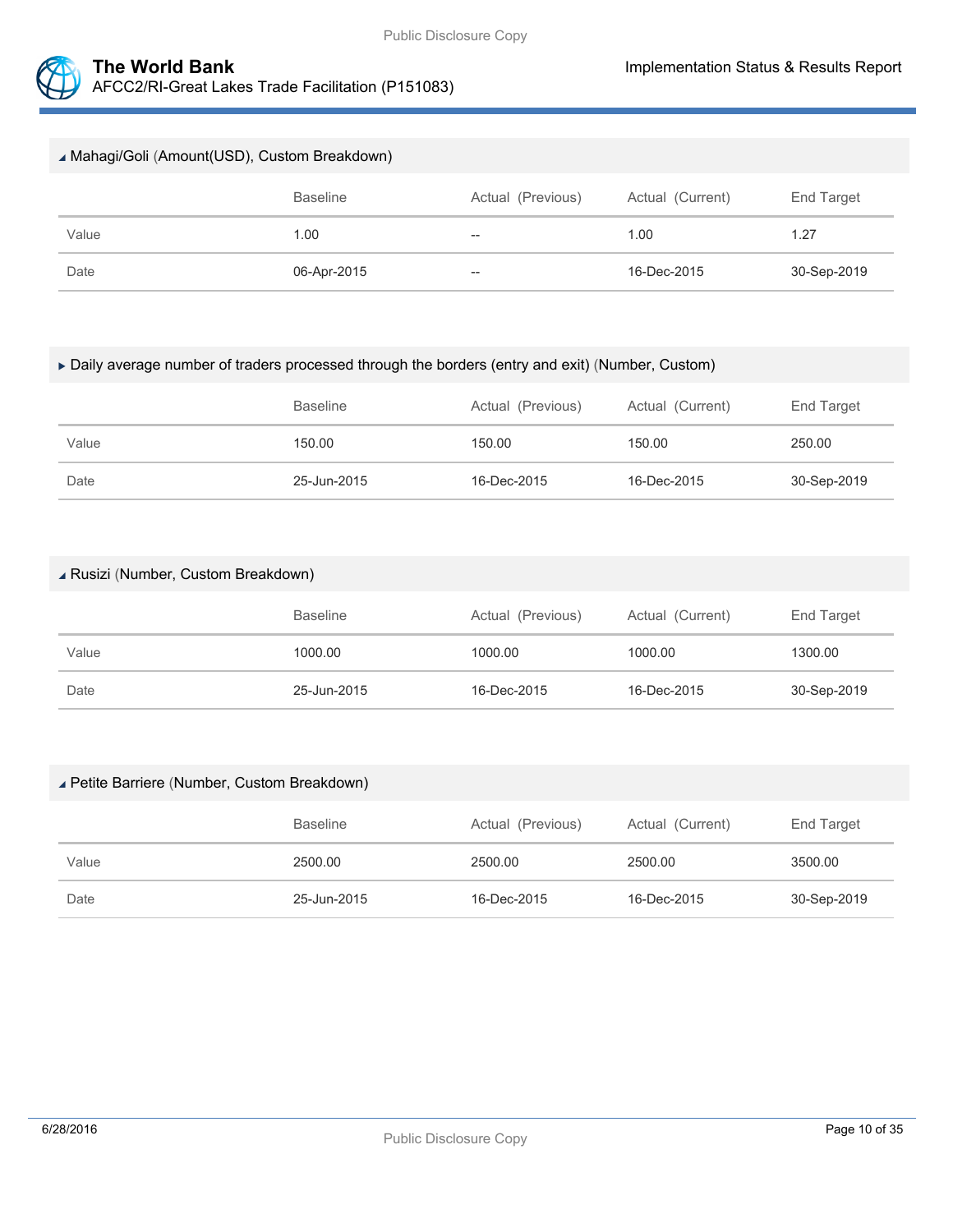

| ▲ Bunagana (Number, Custom Breakdown) |                 |                   |                  |             |  |
|---------------------------------------|-----------------|-------------------|------------------|-------------|--|
|                                       | <b>Baseline</b> | Actual (Previous) | Actual (Current) | End Target  |  |
| Value                                 | 150.00          | 150.00            | 150.00           | 250.00      |  |
| Date                                  | 25-Jun-2015     | 16-Dec-2015       | 16-Dec-2015      | 30-Sep-2019 |  |

#### Kasindi/Mpondwe (Number, Custom Breakdown)

|       | <b>Baseline</b> | Actual (Previous) | Actual (Current) | End Target  |
|-------|-----------------|-------------------|------------------|-------------|
| Value | 600.00          | $\hspace{0.05cm}$ | 600.00           | 700.00      |
| Date  | 25-Jun-2015     | $-\!$             | 16-Dec-2015      | 30-Sep-2019 |

## Mahagi/Goli (Number, Custom Breakdown)

|       | <b>Baseline</b> | Actual (Previous) | Actual (Current) | End Target  |
|-------|-----------------|-------------------|------------------|-------------|
| Value | 150.00          | $- -$             | 150.00           | 250.00      |
| Date  | 25-Jun-2015     | $- -$             | 16-Dec-2015      | 30-Sep-2019 |

#### Completed physical improvements to border facilities (Number, Custom)

|       | <b>Baseline</b> | Actual (Previous) | Actual (Current) | End Target  |
|-------|-----------------|-------------------|------------------|-------------|
| Value | 0.00            | 0.00              | 0.00             | 1.00        |
| Date  | 25-Jun-2015     | 16-Dec-2015       | 16-Dec-2015      | 30-Sep-2019 |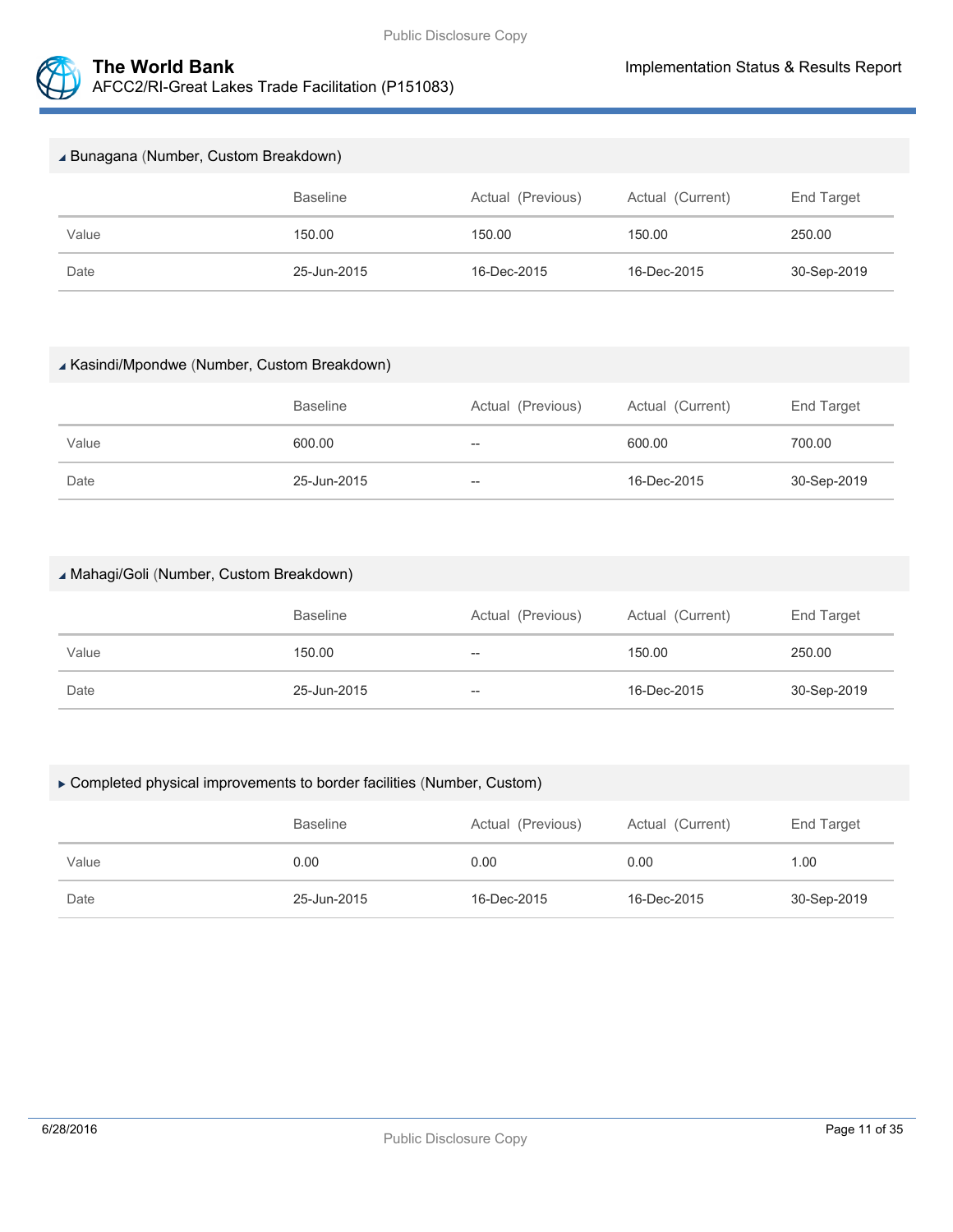

| ▲ Uganda (Number, Custom Breakdown) |                 |                   |                  |                   |  |
|-------------------------------------|-----------------|-------------------|------------------|-------------------|--|
|                                     | <b>Baseline</b> | Actual (Previous) | Actual (Current) | <b>End Target</b> |  |
| Value                               | 0.00            | 0.00              | 0.00             | 1.00              |  |
| Date                                | 06-Apr-2015     | 16-Dec-2015       | 16-Dec-2015      | 30-Sep-2019       |  |

## Rwanda (Number, Custom Breakdown)

|       | <b>Baseline</b> | Actual (Previous) | Actual (Current) | End Target  |
|-------|-----------------|-------------------|------------------|-------------|
| Value | 0.00            | 0.00              | 0.00             | 1.00        |
| Date  | 06-Apr-2015     | 16-Dec-2015       | 16-Dec-2015      | 30-Sep-2019 |

## DRC (Number, Custom Breakdown)

|       | <b>Baseline</b> | Actual (Previous) | Actual (Current) | End Target  |
|-------|-----------------|-------------------|------------------|-------------|
| Value | 0.00            | 0.00              | 0.00             | 3.00        |
| Date  | 06-Apr-2015     | 16-Dec-2015       | 16-Dec-2015      | 30-Sep-2019 |

## Value of goods exchanged in new border markets. (Amount(USD), Custom)

|       | <b>Baseline</b> | Actual (Previous) | Actual (Current) | End Target  |
|-------|-----------------|-------------------|------------------|-------------|
| Value | 0.00            | 0.00              | 0.00             | 300.00      |
| Date  | 06-Apr-2015     | 16-Dec-2015       | 16-Dec-2015      | 21-Dec-2020 |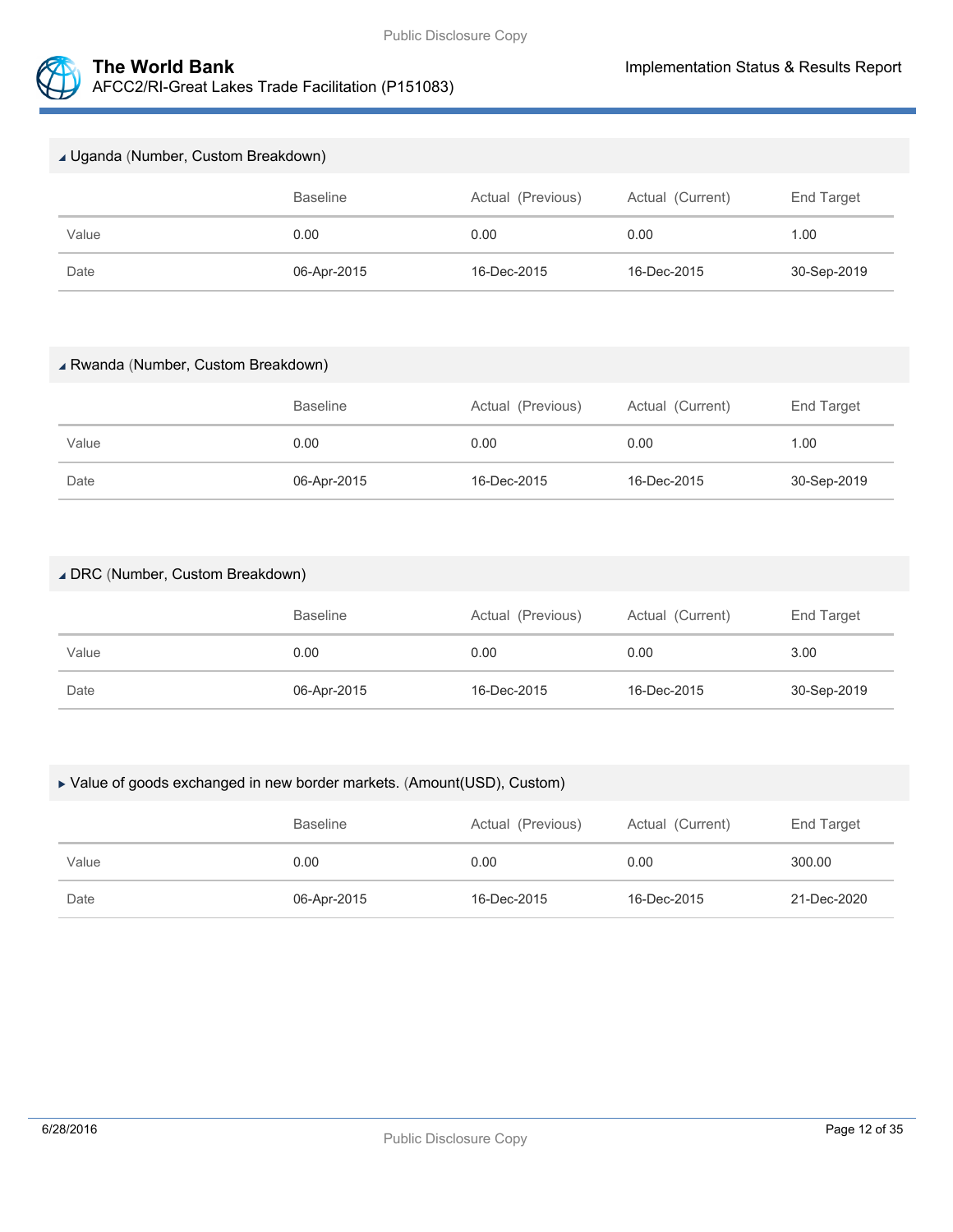



| ⊿ Uganda (Amount(USD), Custom Breakdown) |                 |                   |                  |             |  |
|------------------------------------------|-----------------|-------------------|------------------|-------------|--|
|                                          | <b>Baseline</b> | Actual (Previous) | Actual (Current) | End Target  |  |
| Value                                    | 0.00            | 0.00              | 0.00             | 300.00      |  |
| Date                                     | 06-Apr-2015     | 16-Dec-2015       | 16-Dec-2015      | 21-Dec-2020 |  |

#### Rwanda (Amount(USD), Custom Breakdown)

|       | <b>Baseline</b> | Actual (Previous)        | Actual (Current) | End Target  |
|-------|-----------------|--------------------------|------------------|-------------|
| Value | 0.00            | $\hspace{0.05cm}$        | 0.00             | 495.00      |
| Date  | 06-Apr-2015     | $\overline{\phantom{a}}$ | 16-Dec-2015      | 21-Dec-2020 |

## DRC (Amount(USD), Custom Breakdown)

|       | <b>Baseline</b> | Actual (Previous) | Actual (Current) | End Target  |
|-------|-----------------|-------------------|------------------|-------------|
| Value | 0.00            | $- -$             | 0.00             | 350.00      |
| Date  | 06-Apr-2015     | $\hspace{0.05cm}$ | 16-Dec-2015      | 21-Dec-2020 |

#### Number of market users (monthly average) (Number, Custom)

|       | <b>Baseline</b> | Actual (Previous) | Actual (Current) | End Target  |
|-------|-----------------|-------------------|------------------|-------------|
| Value | 0.00            | 0.00              | 0.00             | 1200.00     |
| Date  | 06-Apr-2015     | 16-Dec-2015       | 16-Dec-2015      | 21-Dec-2020 |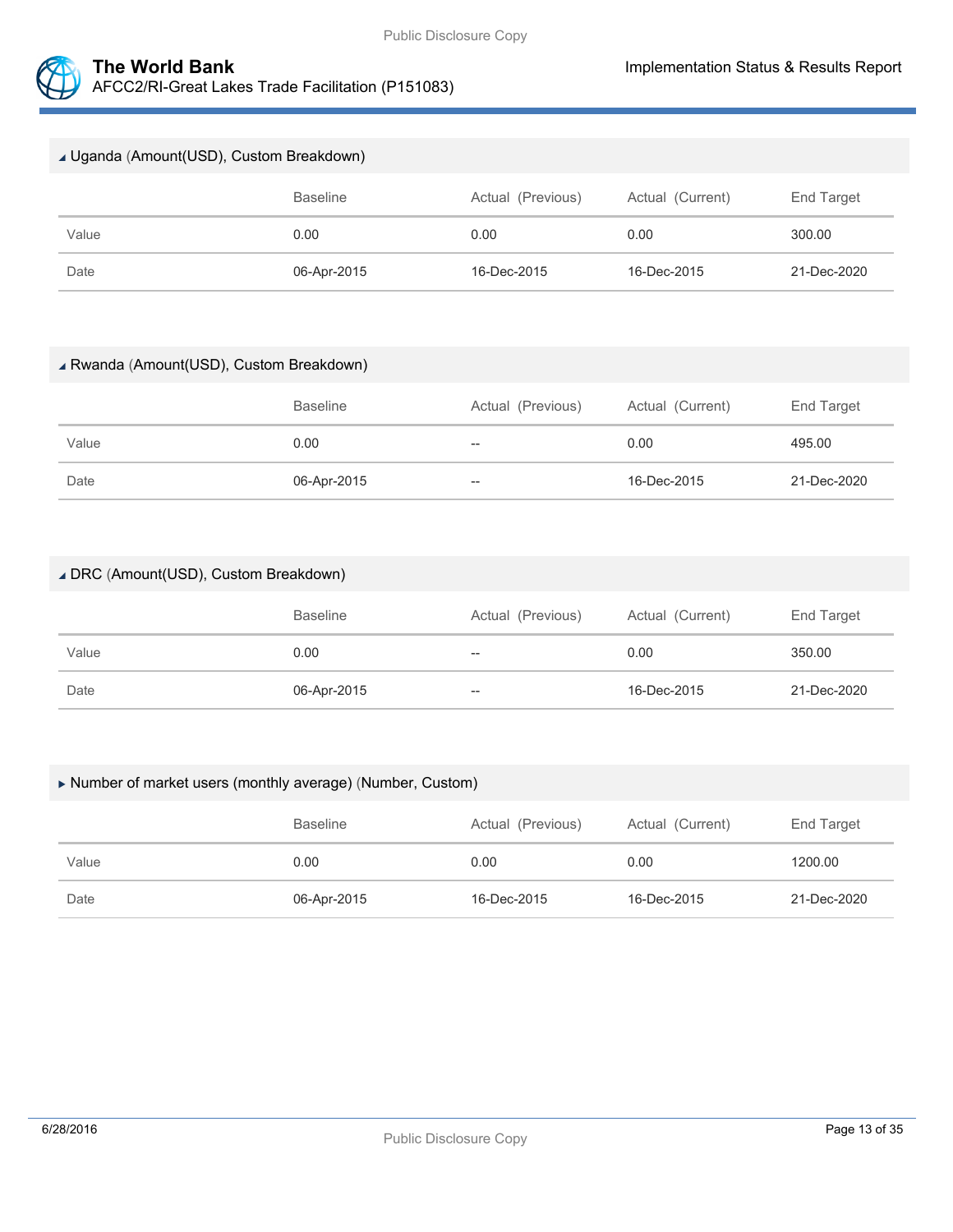

## Uganda (Number, Custom Breakdown)

|       | <b>Baseline</b> | Actual (Previous) | Actual (Current) | End Target  |
|-------|-----------------|-------------------|------------------|-------------|
| Value | 0.00            | $- -$             | 0.00             | 1200.00     |
| Date  | 06-Apr-2015     | $- -$             | 16-Dec-2015      | 21-Dec-2020 |

#### Rwanda (Number, Custom Breakdown)

|       | Baseline    | Actual (Previous) | Actual (Current) | End Target  |
|-------|-------------|-------------------|------------------|-------------|
| Value | 0.00        | $\hspace{0.05cm}$ | 0.00             | 1200.00     |
| Date  | 06-Apr-2015 | $-$               | 16-Dec-2015      | 21-Dec-2020 |

## DRC (Number, Custom Breakdown)

|       | <b>Baseline</b> | Actual (Previous) | Actual (Current) | End Target  |
|-------|-----------------|-------------------|------------------|-------------|
| Value | 0.00            | $- -$             | 0.00             | 1500.00     |
| Date  | 06-Apr-2015     | $- -$             | 16-Dec-2015      | 21-Dec-2020 |

#### Construction of border markets (Number, Custom)

|       | <b>Baseline</b> | Actual (Previous) | Actual (Current) | End Target  |
|-------|-----------------|-------------------|------------------|-------------|
| Value | 0.00            | 0.00              | 0.00             | 1.00        |
| Date  | 06-Apr-2015     | 16-Dec-2015       | 16-Dec-2015      | 21-Dec-2020 |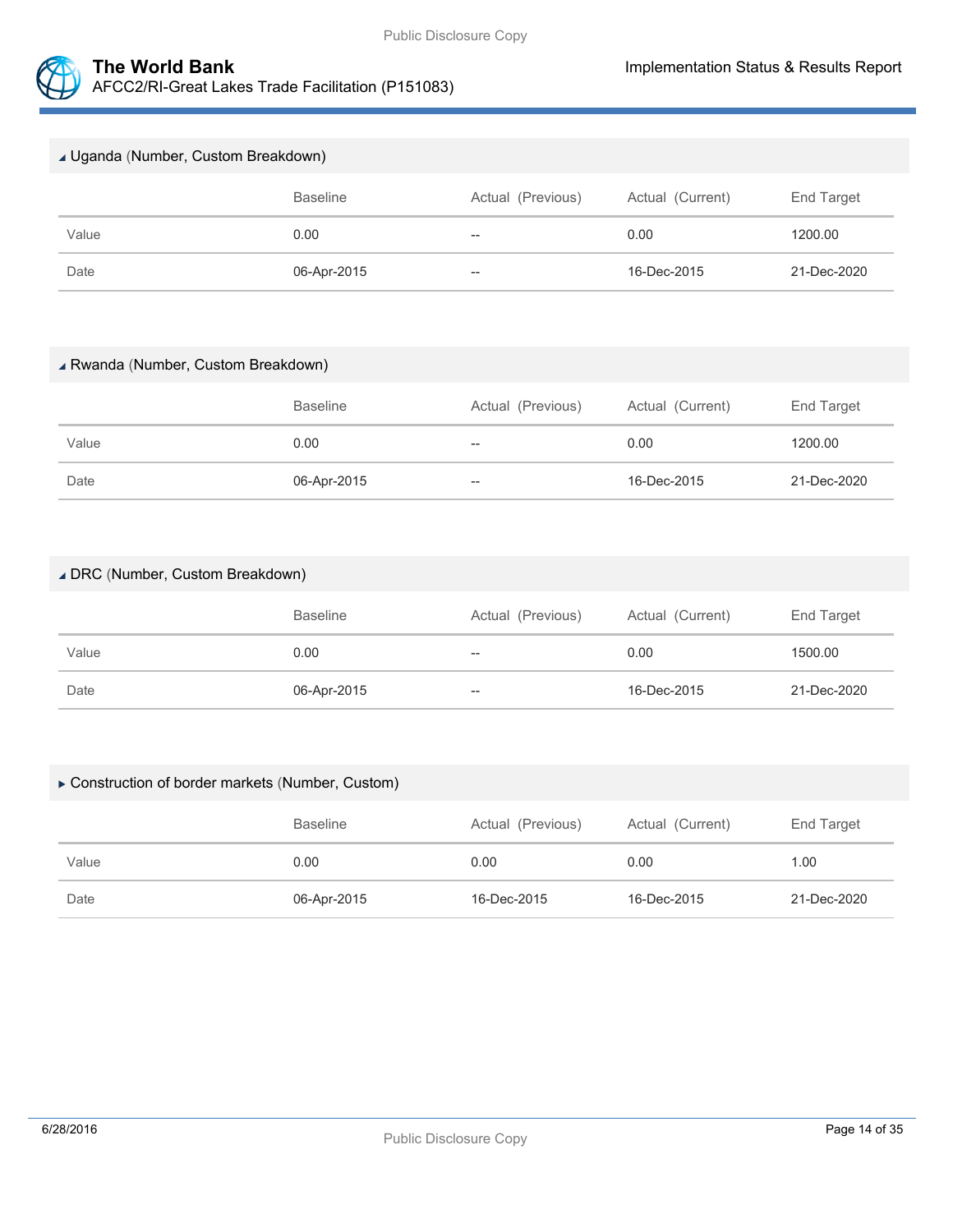

#### DRC (Number, Custom Breakdown)

|       | <b>Baseline</b> | Actual (Previous)        | Actual (Current) | End Target  |
|-------|-----------------|--------------------------|------------------|-------------|
| Value | 0.00            | $\overline{\phantom{a}}$ | 0.00             | 2.00        |
| Date  | 06-Apr-2015     | $\overline{\phantom{m}}$ | 16-Dec-2015      | 21-Dec-2020 |

#### Rwanda (Number, Custom Breakdown)

|       | <b>Baseline</b> | Actual (Previous) | Actual (Current) | End Target  |
|-------|-----------------|-------------------|------------------|-------------|
| Value | 0.00            | 0.00              | 0.00             | 2.00        |
| Date  | 06-Apr-2015     | 16-Dec-2015       | 16-Dec-2015      | 21-Dec-2020 |

## Uganda (Number, Custom Breakdown)

|       | <b>Baseline</b> | Actual (Previous) | Actual (Current) | End Target  |
|-------|-----------------|-------------------|------------------|-------------|
| Value | 0.00            | 0.00              | 0.00             | 1.00        |
| Date  | 06-Apr-2015     | 16-Dec-2015       | 16-Dec-2015      | 21-Dec-2020 |

#### Number of passengers flying through Kamembe airport \_ Rwanda (Number (Thousand), Custom)

|       | <b>Baseline</b> | Actual (Previous) | Actual (Current) | End Target  |
|-------|-----------------|-------------------|------------------|-------------|
| Value | 43.30           | 43.30             | 43.30            | 92.80       |
| Date  | 06-Apr-2015     | 16-Dec-2015       | 16-Dec-2015      | 21-Dec-2020 |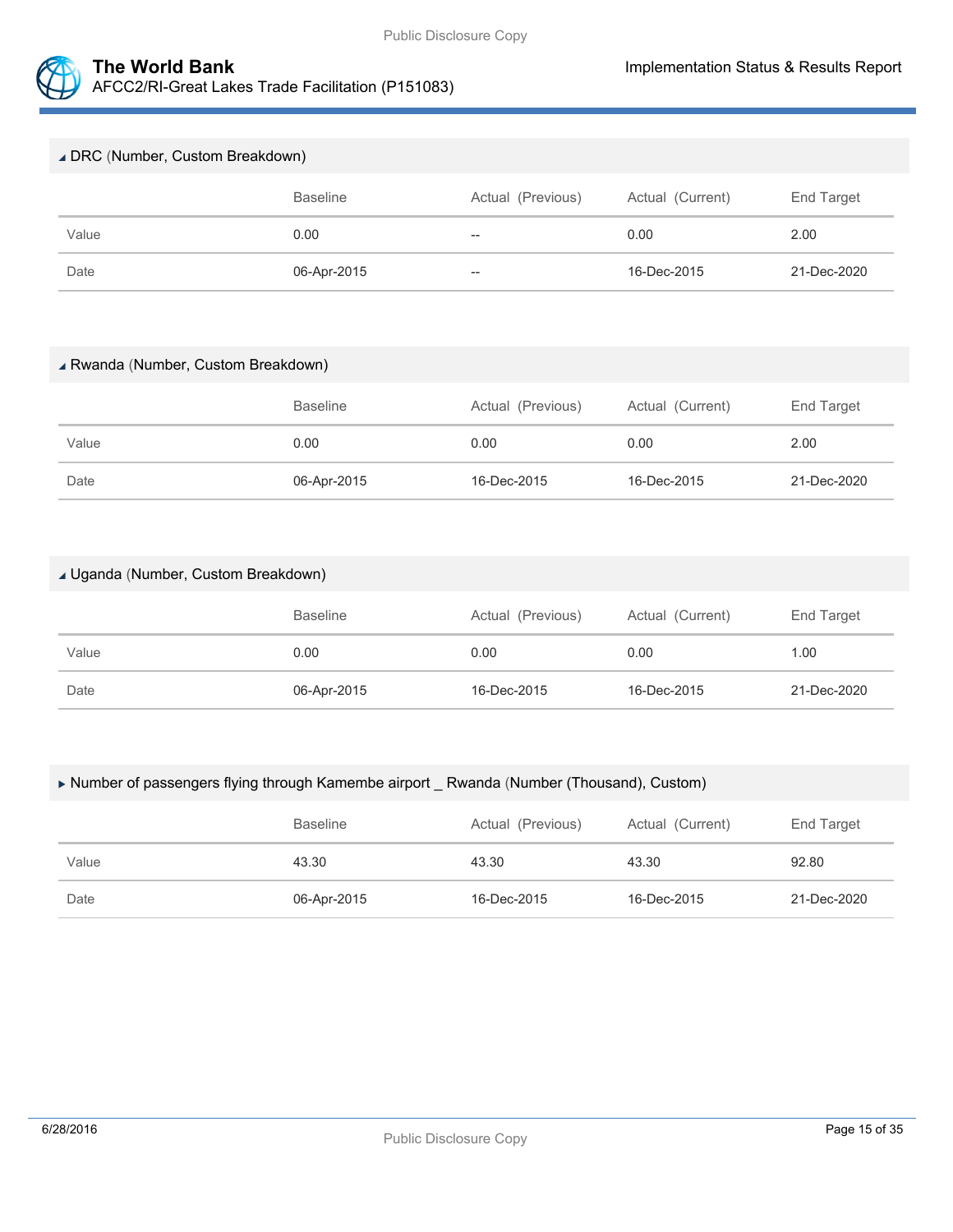



# Value of air cargo handled by cargo facility at airport (per year) \_ Rwanda (Amount(USD), Custom)

|       | Baseline    | Actual (Previous) | Actual (Current) | End Target  |
|-------|-------------|-------------------|------------------|-------------|
| Value | 16.80       | 16.80             | 16.80            | 19.00       |
| Date  | 06-Apr-2015 | 16-Dec-2015       | 16-Dec-2015      | 21-Dec-2020 |

#### ▶ Degree of completion of airport improvement works \_ Rwanda (Percentage, Custom)

|       | <b>Baseline</b> | Actual (Previous) | Actual (Current) | End Target  |
|-------|-----------------|-------------------|------------------|-------------|
| Value | 10.00           | $- -$             | 10.00            | 100.00      |
| Date  | 06-Apr-2015     | $\hspace{0.05cm}$ | 16-Dec-2015      | 21-Dec-2020 |

## Completion of planned feasibility studies (Number, Custom)

|       | <b>Baseline</b> | Actual (Previous) | Actual (Current) | End Target  |
|-------|-----------------|-------------------|------------------|-------------|
| Value | 0.00            | $\hspace{0.05cm}$ | 0.00             | 1.00        |
| Date  | 06-Apr-2015     | $-\!$             | 16-Dec-2015      | 21-Dec-2020 |

#### DRC (Number, Custom Breakdown)

|       | <b>Baseline</b> | Actual (Previous) | Actual (Current) | End Target  |
|-------|-----------------|-------------------|------------------|-------------|
| Value | 0.00            | 0.00              | 0.00             | 7.00        |
| Date  | 06-Apr-2015     | 16-Dec-2015       | 16-Dec-2015      | 21-Dec-2020 |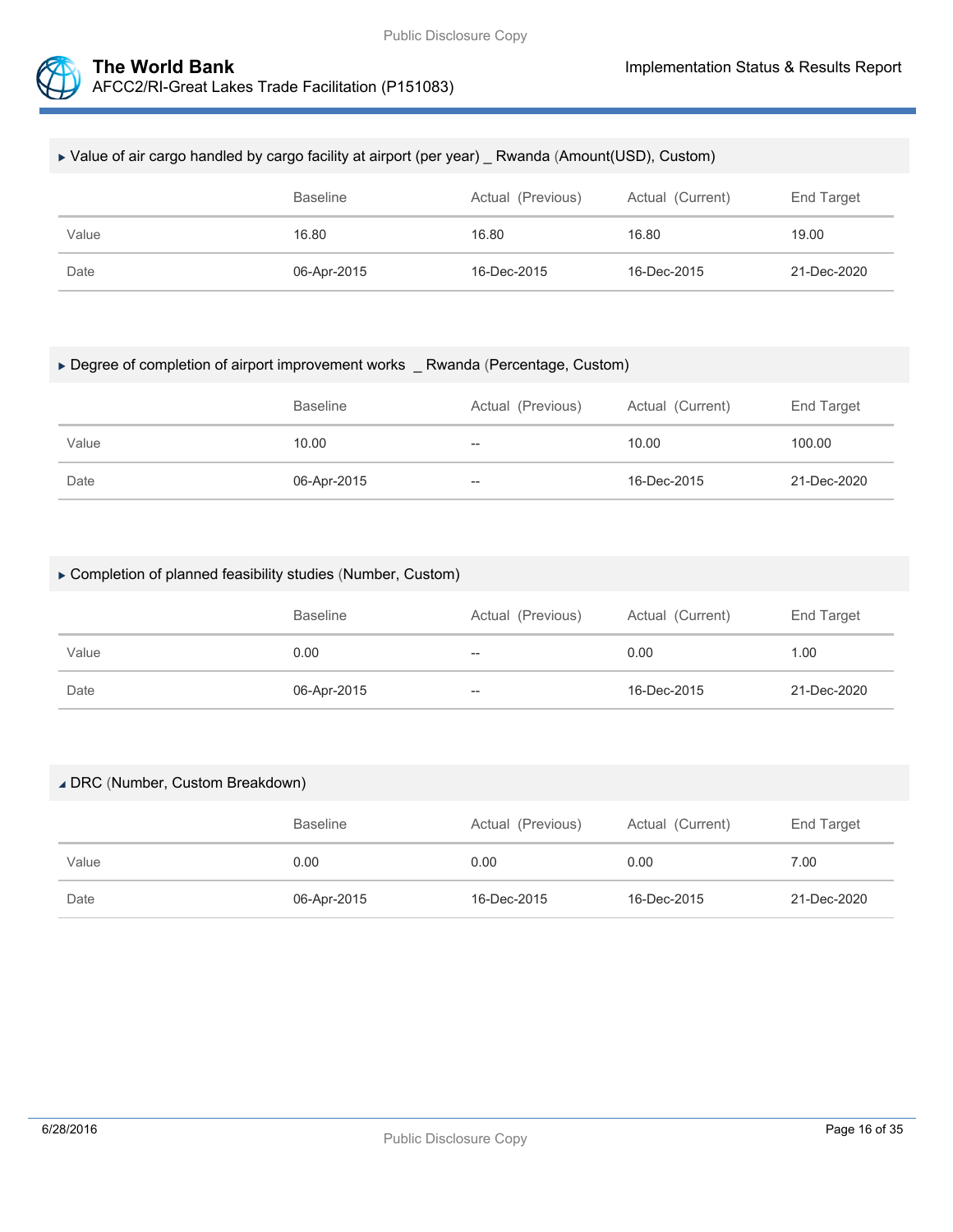

| ▲ Rwanda (Number, Custom Breakdown) |                 |                   |                  |                   |  |
|-------------------------------------|-----------------|-------------------|------------------|-------------------|--|
|                                     | <b>Baseline</b> | Actual (Previous) | Actual (Current) | <b>End Target</b> |  |
| Value                               | 0.00            | 0.00              | 0.00             | 1.00              |  |
| Date                                | 06-Apr-2015     | 16-Dec-2015       | 16-Dec-2015      | 21-Dec-2020       |  |

#### Uganda (Number, Custom Breakdown)

|       | <b>Baseline</b> | Actual (Previous) | Actual (Current) | End Target  |
|-------|-----------------|-------------------|------------------|-------------|
| Value | 0.00            | $- -$             | 0.00             | 2.00        |
| Date  | 06-Apr-2015     | $- -$             | 16-Dec-2015      | 21-Dec-2020 |

## Incidence of bribery/solicitation of informal payments from traders. (Percentage, Custom)

|       | <b>Baseline</b> | Actual (Previous) | Actual (Current) | End Target  |
|-------|-----------------|-------------------|------------------|-------------|
| Value | 45.00           | --                | 45.00            | 10.00       |
| Date  | 06-Apr-2015     | --                | 16-Dec-2015      | 21-Dec-2020 |

#### Kasindi (DRC) – Mpondwe (Ug) (Percentage, Custom Breakdown)

|       | <b>Baseline</b> | Actual (Previous) | Actual (Current) | End Target  |
|-------|-----------------|-------------------|------------------|-------------|
| Value | 54.00           | --                | 54.00            | 10.00       |
| Date  | 06-Apr-2015     | --                | 16-Dec-2015      | 21-Dec-2020 |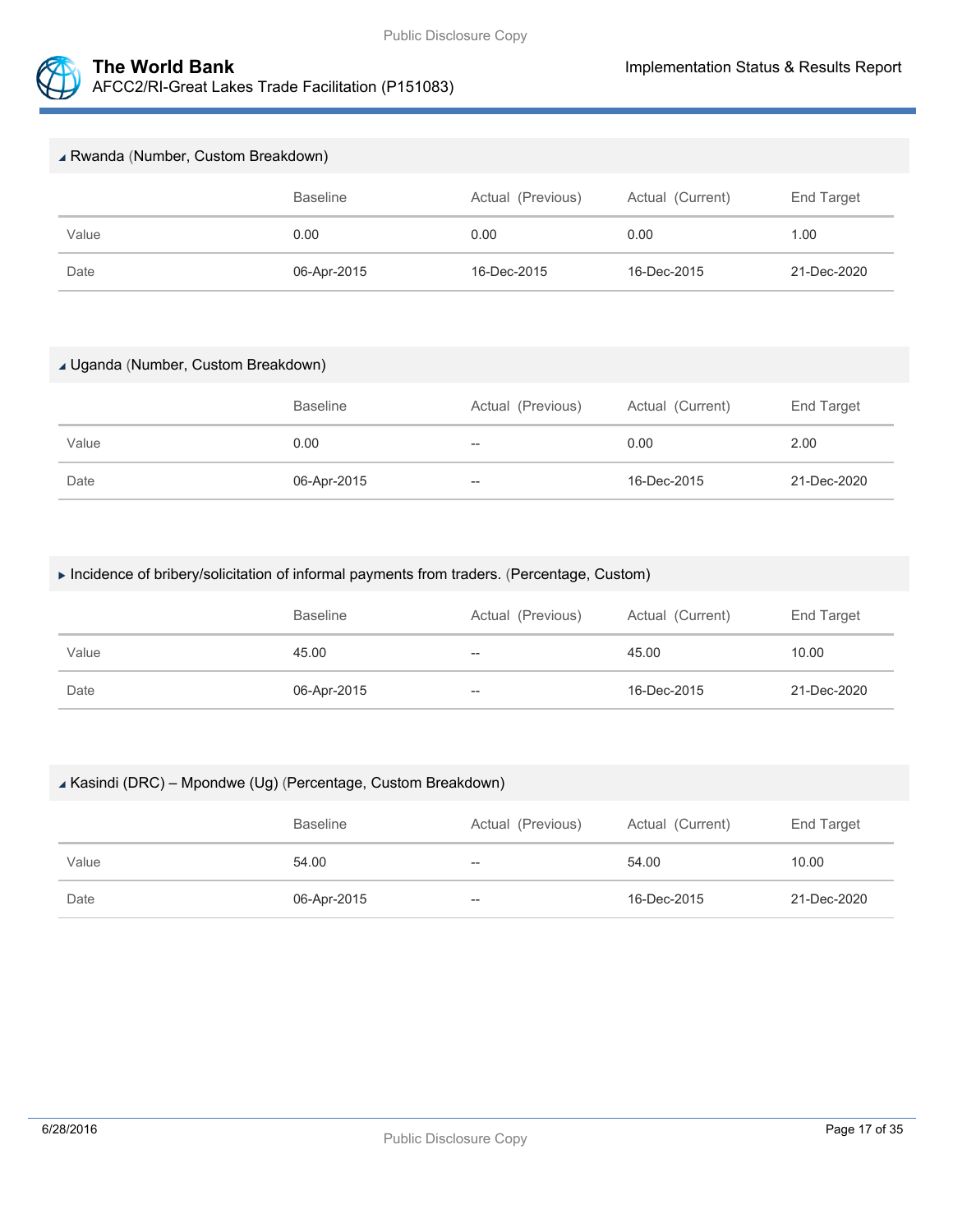

# Rusizi 1 (Percentage, Custom Breakdown) Baseline **Actual (Previous)** Actual (Current) End Target Value 78.00 -- 78.00 10.00 Date 06-Apr-2015 -- 16-Dec-2015 21-Dec-2020

## Petite Barrière (Percentage, Custom Breakdown)

|       | Baseline    | Actual (Previous) | Actual (Current) | End Target  |
|-------|-------------|-------------------|------------------|-------------|
| Value | 93.00       | 93.00             | 93.00            | 10.00       |
| Date  | 06-Apr-2015 | 16-Dec-2015       | 16-Dec-2015      | 21-Dec-2020 |

#### Incidence of physical and/or verbal harassment of traders. (Percentage, Custom)

|       | <b>Baseline</b> | Actual (Previous) | Actual (Current) | End Target  |
|-------|-----------------|-------------------|------------------|-------------|
| Value | 28.00           | 28.00             | 28.00            | 10.00       |
| Date  | 06-Apr-2015     | 16-Dec-2015       | 16-Dec-2015      | 21-Dec-2020 |

#### Kasindi (DRC) – Mpondwe (Ug) (Percentage, Custom Breakdown)

|       | <b>Baseline</b> | Actual (Previous) | Actual (Current) | End Target  |
|-------|-----------------|-------------------|------------------|-------------|
| Value | 8.90            | 8.90              | 8.90             | 10.00       |
| Date  | 06-Apr-2015     | 16-Dec-2015       | 16-Dec-2015      | 21-Dec-2020 |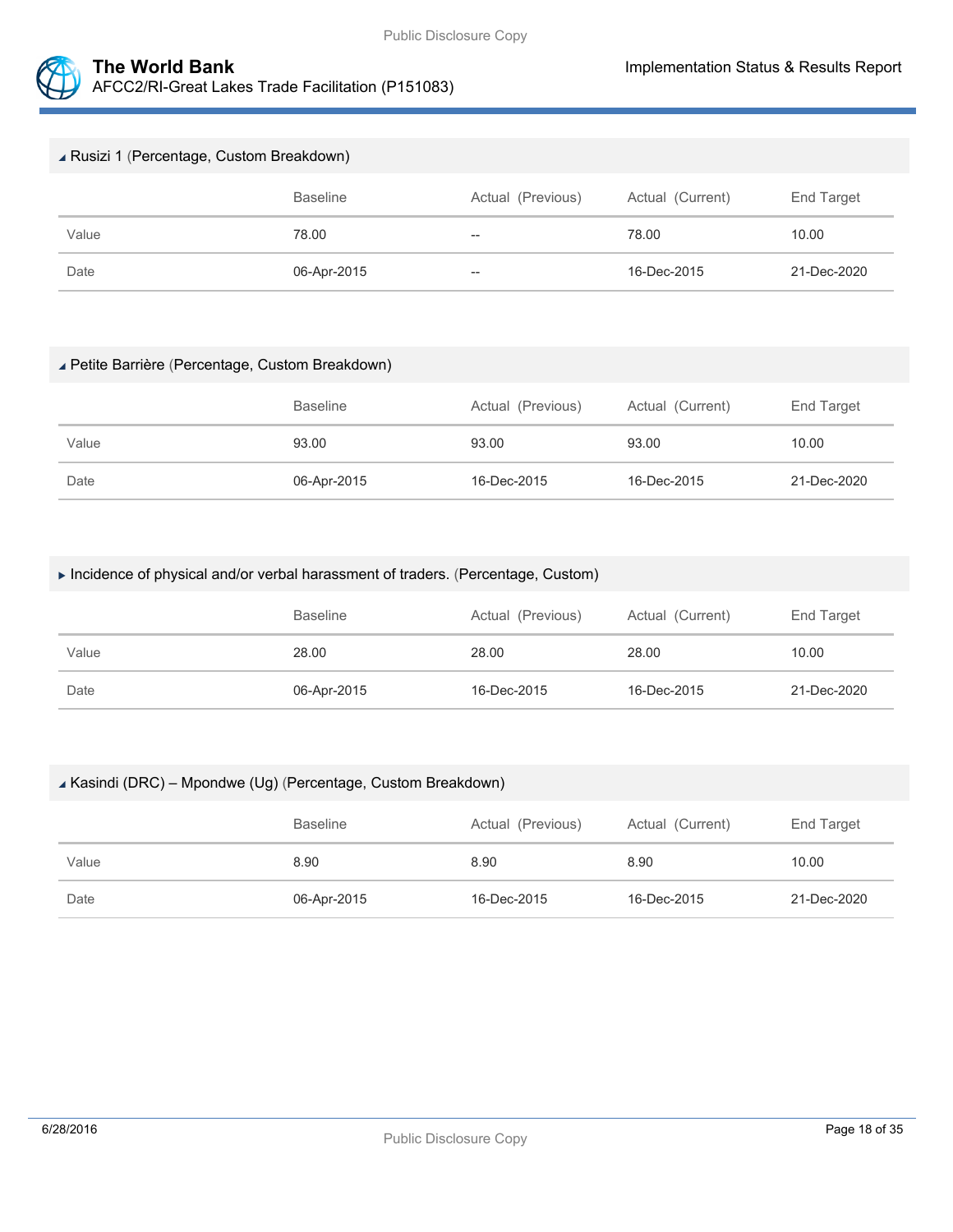



| ▲ Rusizi 1 (Percentage, Custom Breakdown) |                 |                   |                  |             |  |
|-------------------------------------------|-----------------|-------------------|------------------|-------------|--|
|                                           | <b>Baseline</b> | Actual (Previous) | Actual (Current) | End Target  |  |
| Value                                     | 37.00           | 37.00             | 37.00            | 10.00       |  |
| Date                                      | 06-Apr-2015     | 16-Dec-2015       | 16-Dec-2015      | 21-Dec-2020 |  |

#### Petite Barrière (Percentage, Custom Breakdown)

|       | <b>Baseline</b> | Actual (Previous) | Actual (Current) | End Target  |
|-------|-----------------|-------------------|------------------|-------------|
| Value | 28.00           | 28.00             | 28.00            | 10.00       |
| Date  | 06-Apr-2015     | 16-Dec-2015       | 16-Dec-2015      | 21-Dec-2020 |

## Number users of grievance/information mechanism (toll-free number) (Number, Custom)

|       | <b>Baseline</b> | Actual (Previous) | Actual (Current) | End Target  |
|-------|-----------------|-------------------|------------------|-------------|
| Value | 0.00            | $-\!$             | 0.00             | 300.00      |
| Date  | 06-Apr-2015     | $-\!$             | 16-Dec-2015      | 21-Dec-2020 |

#### Petite Barrière (Number, Custom Breakdown)

|       | <b>Baseline</b> | Actual (Previous) | Actual (Current) | End Target  |
|-------|-----------------|-------------------|------------------|-------------|
| Value | 0.00            | --                | 0.00             | 300.00      |
| Date  | 06-Apr-2015     | --                | 16-Dec-2015      | 21-Dec-2020 |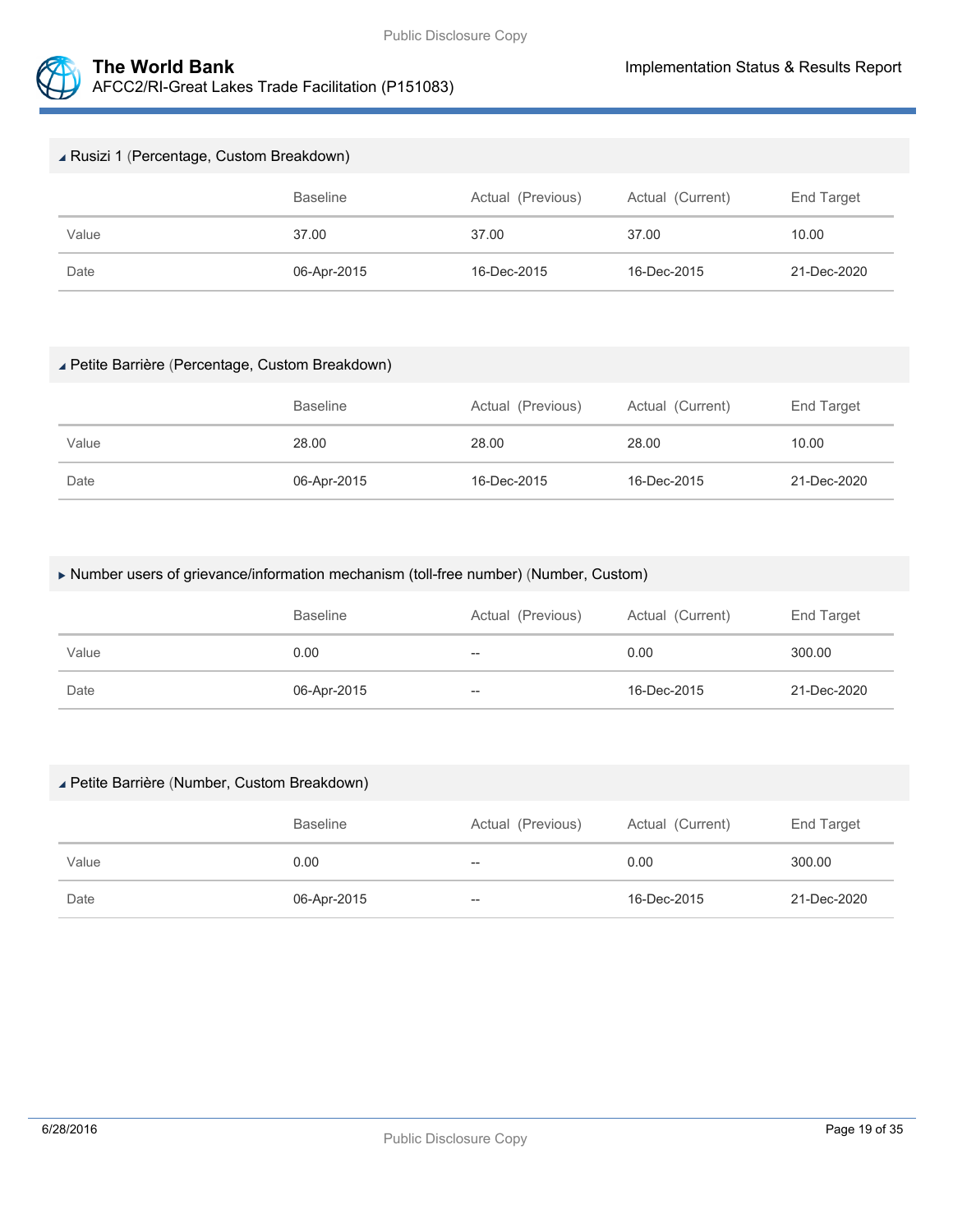

#### Rusizi 1 (Number, Custom Breakdown)

|       | <b>Baseline</b> | Actual (Previous) | Actual (Current) | End Target  |
|-------|-----------------|-------------------|------------------|-------------|
| Value | 0.00            | $- -$             | 0.00             | 300.00      |
| Date  | 06-Apr-2015     | $\qquad \qquad -$ | 16-Dec-2015      | 21-Dec-2020 |

#### Kasindi (DRC) – Mpondwe (Ug) (Number, Custom Breakdown)

|       | Baseline    | Actual (Previous) | Actual (Current) | End Target  |
|-------|-------------|-------------------|------------------|-------------|
| Value | 0.00        | 0.00              | 0.00             | 300.00      |
| Date  | 06-Apr-2015 | 16-Dec-2015       | 16-Dec-2015      | 21-Dec-2020 |

## $*$  # of Border Officials receiving training (Number, Custom)

|       | <b>Baseline</b> | Actual (Previous) | Actual (Current) | End Target  |
|-------|-----------------|-------------------|------------------|-------------|
| Value | 0.00            | 0.00              | 0.00             | 240.00      |
| Date  | 06-Apr-2015     | 16-Dec-2015       | 16-Dec-2015      | 21-Dec-2020 |

#### Uganda (Number, Custom Breakdown)

|       | <b>Baseline</b> | Actual (Previous) | Actual (Current) | End Target  |
|-------|-----------------|-------------------|------------------|-------------|
| Value | 0.00            | 0.00              | 0.00             | 360.00      |
| Date  | 06-Apr-2015     | 16-Dec-2015       | 16-Dec-2015      | 21-Dec-2020 |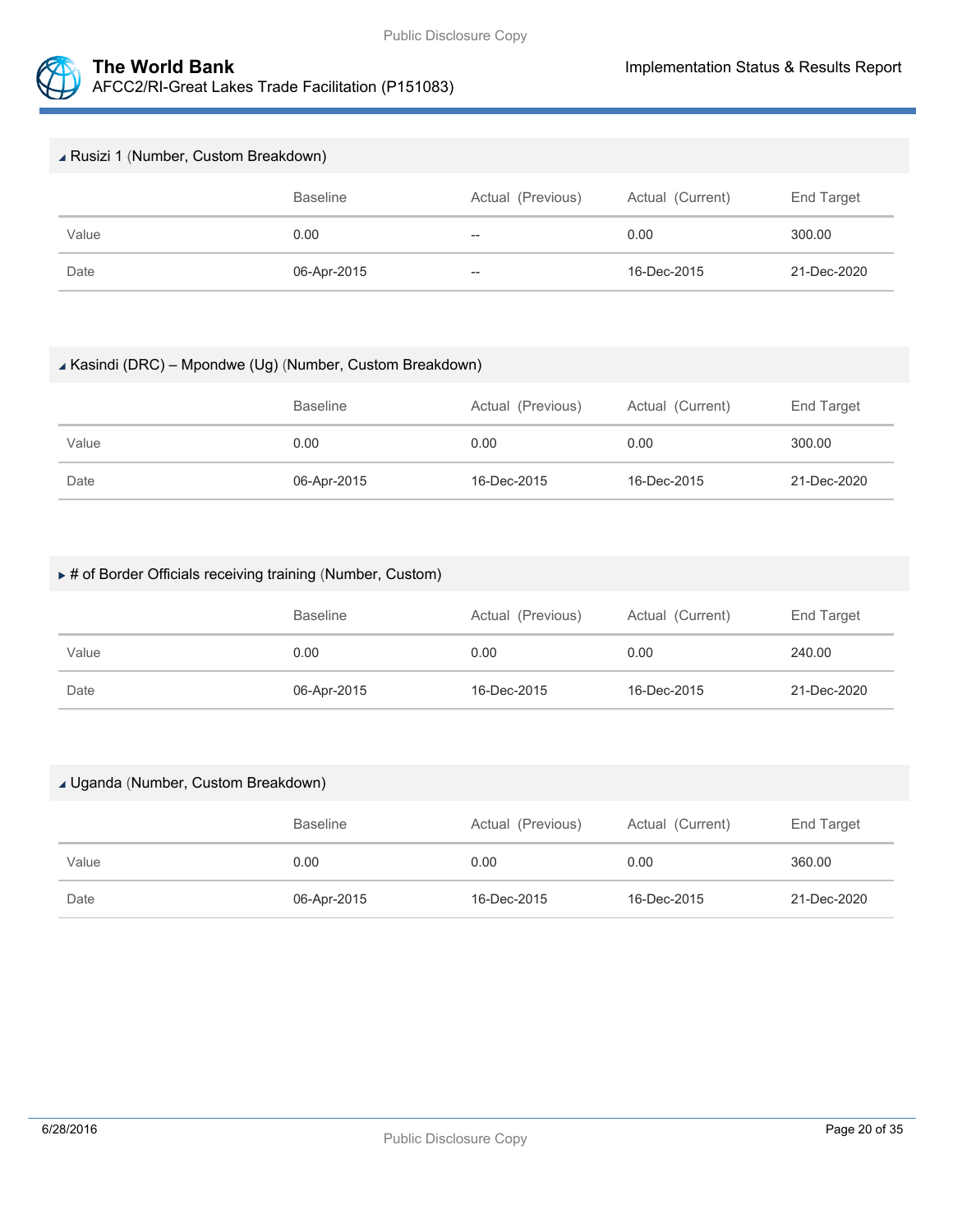

| ▲ Rwanda (Number, Custom Breakdown) |                 |                   |                  |             |
|-------------------------------------|-----------------|-------------------|------------------|-------------|
|                                     | <b>Baseline</b> | Actual (Previous) | Actual (Current) | End Target  |
| Value                               | 0.00            | 0.00              | 0.00             | 240.00      |
| Date                                | 06-Apr-2015     | 16-Dec-2015       | 16-Dec-2015      | 21-Dec-2020 |

# DRC (Number, Custom Breakdown)

|       | <b>Baseline</b> | Actual (Previous) | Actual (Current) | End Target  |
|-------|-----------------|-------------------|------------------|-------------|
| Value | 0.00            | --                | 0.00             | 600.00      |
| Date  | 06-Apr-2015     | $- -$             | 16-Dec-2015      | 21-Dec-2020 |

## $*$  # of Traders receiving training (Number, Custom)

|       | <b>Baseline</b> | Actual (Previous) | Actual (Current) | End Target  |
|-------|-----------------|-------------------|------------------|-------------|
| Value | 0.00            | 0.00              | 0.00             | 800.00      |
| Date  | 06-Apr-2015     | 16-Dec-2015       | 16-Dec-2015      | 21-Dec-2020 |

## of whom women (Number, Custom Supplement)

|       | Baseline | Actual (Previous) | Actual (Current) | End Target |
|-------|----------|-------------------|------------------|------------|
| Value | 0.00     | 0.00              | 0.00             | 1600.00    |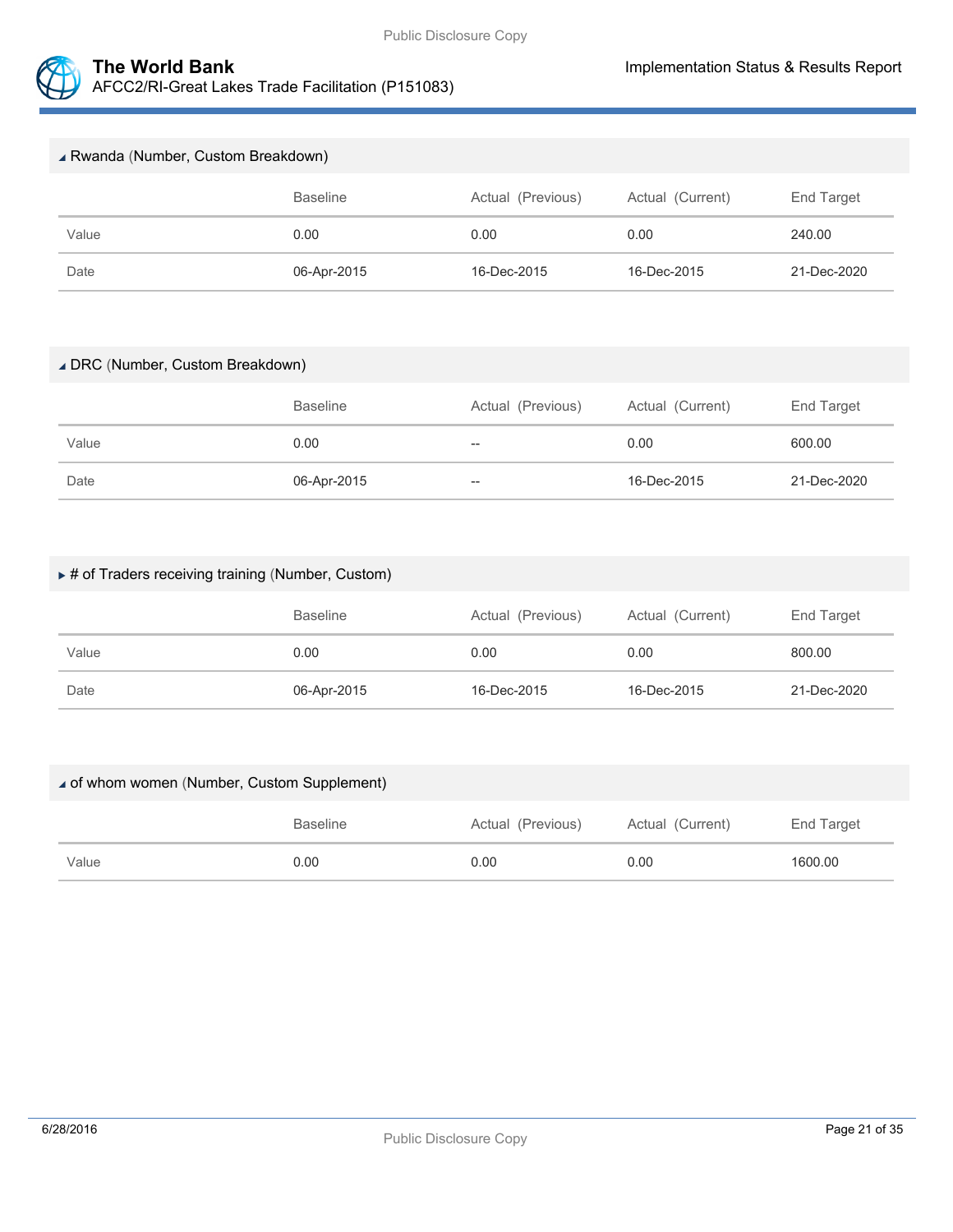

| $\triangleright$ DRC (Number, Custom Breakdown) |                 |                   |                  |             |  |
|-------------------------------------------------|-----------------|-------------------|------------------|-------------|--|
|                                                 | <b>Baseline</b> | Actual (Previous) | Actual (Current) | End Target  |  |
| Value                                           | 0.00            | 0.00              | 0.00             | 1600.00     |  |
| Date                                            | 06-Apr-2015     | 16-Dec-2015       | 16-Dec-2015      | 21-Dec-2020 |  |

#### Rwanda (Number, Custom Breakdown)

|       | <b>Baseline</b> | Actual (Previous) | Actual (Current) | End Target  |
|-------|-----------------|-------------------|------------------|-------------|
| Value | 0.00            | 0.00              | 0.00             | 640.00      |
| Date  | 06-Apr-2015     | 16-Dec-2015       | 16-Dec-2015      | 21-Dec-2020 |

## Uganda (Number, Custom Breakdown)

|       | <b>Baseline</b> | Actual (Previous) | Actual (Current) | End Target  |
|-------|-----------------|-------------------|------------------|-------------|
| Value | 0.00            | $- -$             | 0.00             | 960.00      |
| Date  | 06-Apr-2015     | $-\!$             | 16-Dec-2015      | 21-Dec-2020 |

#### DRC (Number, Custom Breakdown)

|       | <b>Baseline</b> | Actual (Previous) | Actual (Current) | End Target  |
|-------|-----------------|-------------------|------------------|-------------|
| Value | 0.00            | $- -$             | 0.00             | 2000.00     |
| Date  | 06-Apr-2015     | $\hspace{0.05cm}$ | 16-Dec-2015      | 21-Dec-2020 |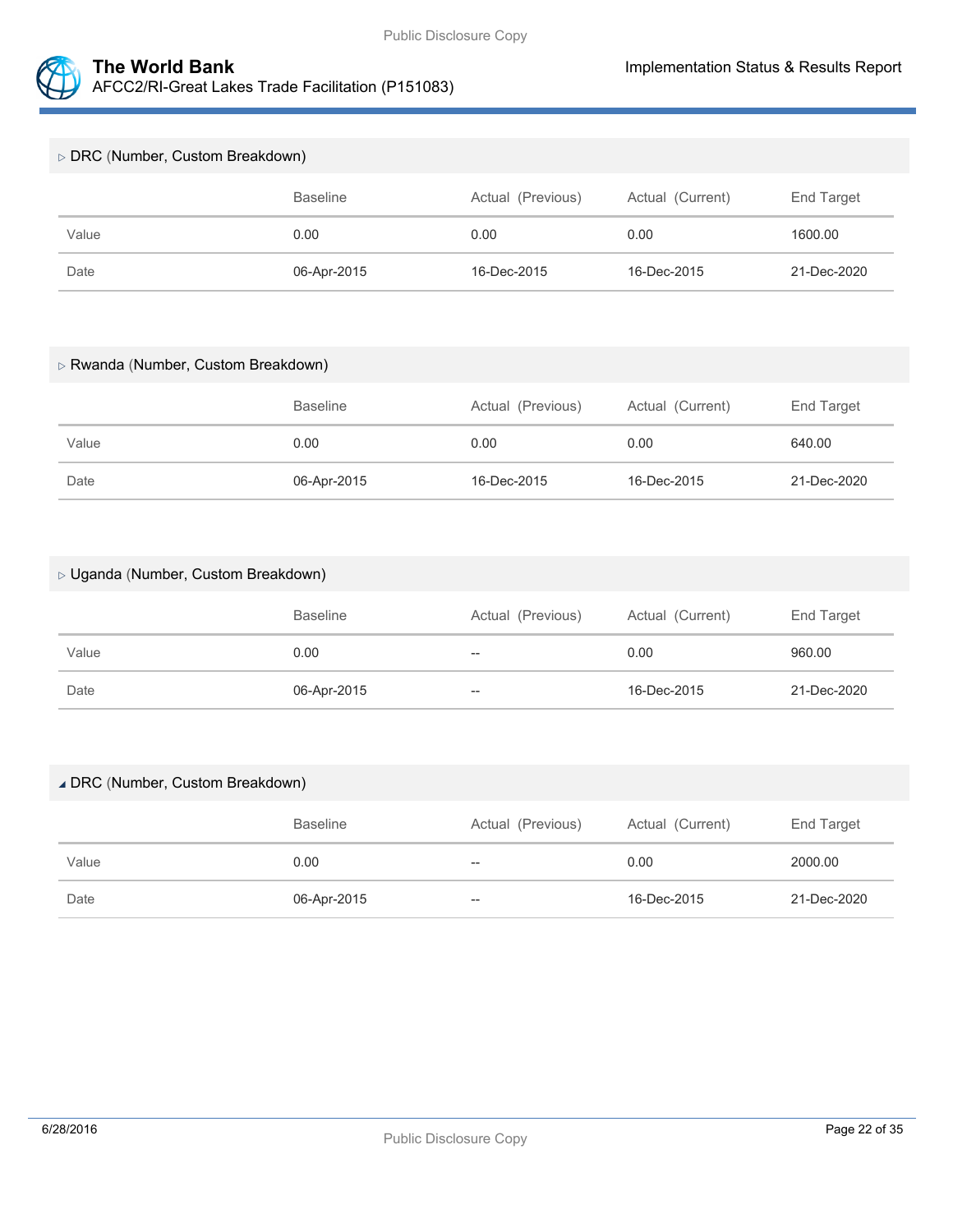

Rwanda (Number, Custom Breakdown)

|       | <b>Baseline</b> | Actual (Previous) | Actual (Current) | End Target  |
|-------|-----------------|-------------------|------------------|-------------|
| Value | 0.00            | $- -$             | 0.00             | 800.00      |
| Date  | 06-Apr-2015     | $- -$             | 16-Dec-2015      | 21-Dec-2020 |

#### Uganda (Number, Custom Breakdown)

|       | <b>Baseline</b> | Actual (Previous) | Actual (Current) | End Target  |
|-------|-----------------|-------------------|------------------|-------------|
| Value | 0.00            | 0.00              | 0.00             | 1200.00     |
| Date  | 06-Apr-2015     | 16-Dec-2015       | 16-Dec-2015      | 21-Dec-2020 |

## Increase in the number of COMESA STR transactions at target border crossings (Percentage, Custom)

|       | <b>Baseline</b> | Actual (Previous) | Actual (Current) | End Target  |
|-------|-----------------|-------------------|------------------|-------------|
| Value | 0.00            | $-\!$             | 0.00             | 20.00       |
| Date  | 06-Apr-2015     | $-\!$             | 16-Dec-2015      | 21-Dec-2020 |

#### DRC (Percentage, Custom Breakdown)

|       | <b>Baseline</b> | Actual (Previous) | Actual (Current) | End Target  |
|-------|-----------------|-------------------|------------------|-------------|
| Value | 0.00            | 0.00              | 0.00             | 20.00       |
| Date  | 06-Apr-2015     | 16-Dec-2015       | 16-Dec-2015      | 21-Dec-2020 |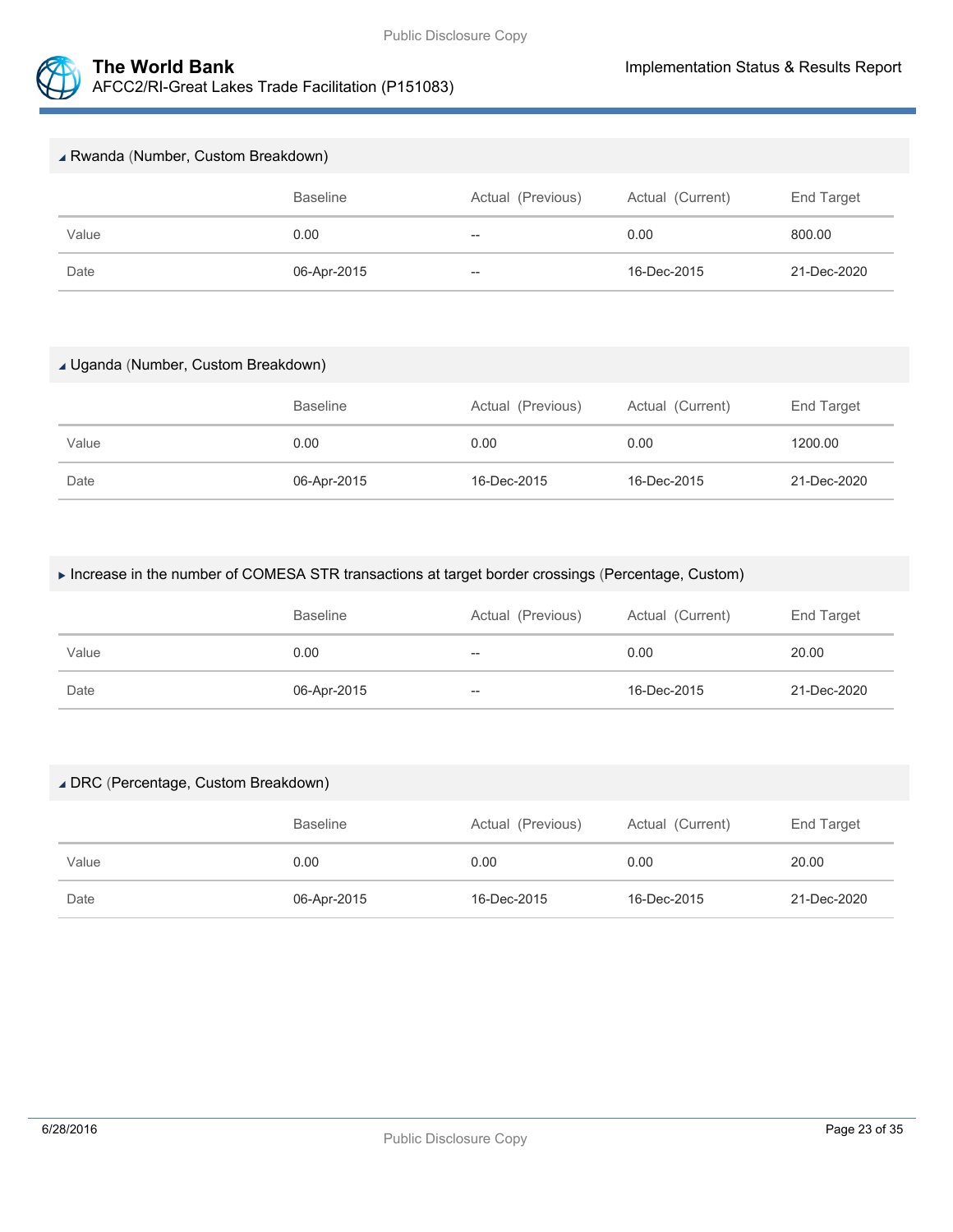

| ▲ Rwanda (Percentage, Custom Breakdown) |                 |                          |                  |             |
|-----------------------------------------|-----------------|--------------------------|------------------|-------------|
|                                         | <b>Baseline</b> | Actual (Previous)        | Actual (Current) | End Target  |
| Value                                   | 0.00            | $\overline{\phantom{m}}$ | 0.00             | 20.00       |
| Date                                    | 06-Apr-2015     | $\overline{\phantom{m}}$ | 16-Dec-2015      | 21-Dec-2020 |

## Uganda (Percentage, Custom Breakdown)

|       | <b>Baseline</b> | Actual (Previous) | Actual (Current) | End Target  |
|-------|-----------------|-------------------|------------------|-------------|
| Value | 0.00            | --                | 0.00             | 20.00       |
| Date  | 06-Apr-2015     | $\hspace{0.05cm}$ | 16-Dec-2015      | 21-Dec-2020 |

## Number of facilitators trained on the delivery of training to traders and border officials (Number, Custom)

|       | <b>Baseline</b> | Actual (Previous) | Actual (Current) | End Target  |
|-------|-----------------|-------------------|------------------|-------------|
| Value | 0.00            | 0.00              | 0.00             | 20.00       |
| Date  | 06-Apr-2015     | 16-Dec-2015       | 16-Dec-2015      | 21-Dec-2020 |

#### DRC (Number, Custom Breakdown)

|       | <b>Baseline</b> | Actual (Previous) | Actual (Current) | End Target  |
|-------|-----------------|-------------------|------------------|-------------|
| Value | 0.00            | $- -$             | 0.00             | 20.00       |
| Date  | 06-Apr-2015     | $-\!$             | 16-Dec-2015      | 21-Dec-2020 |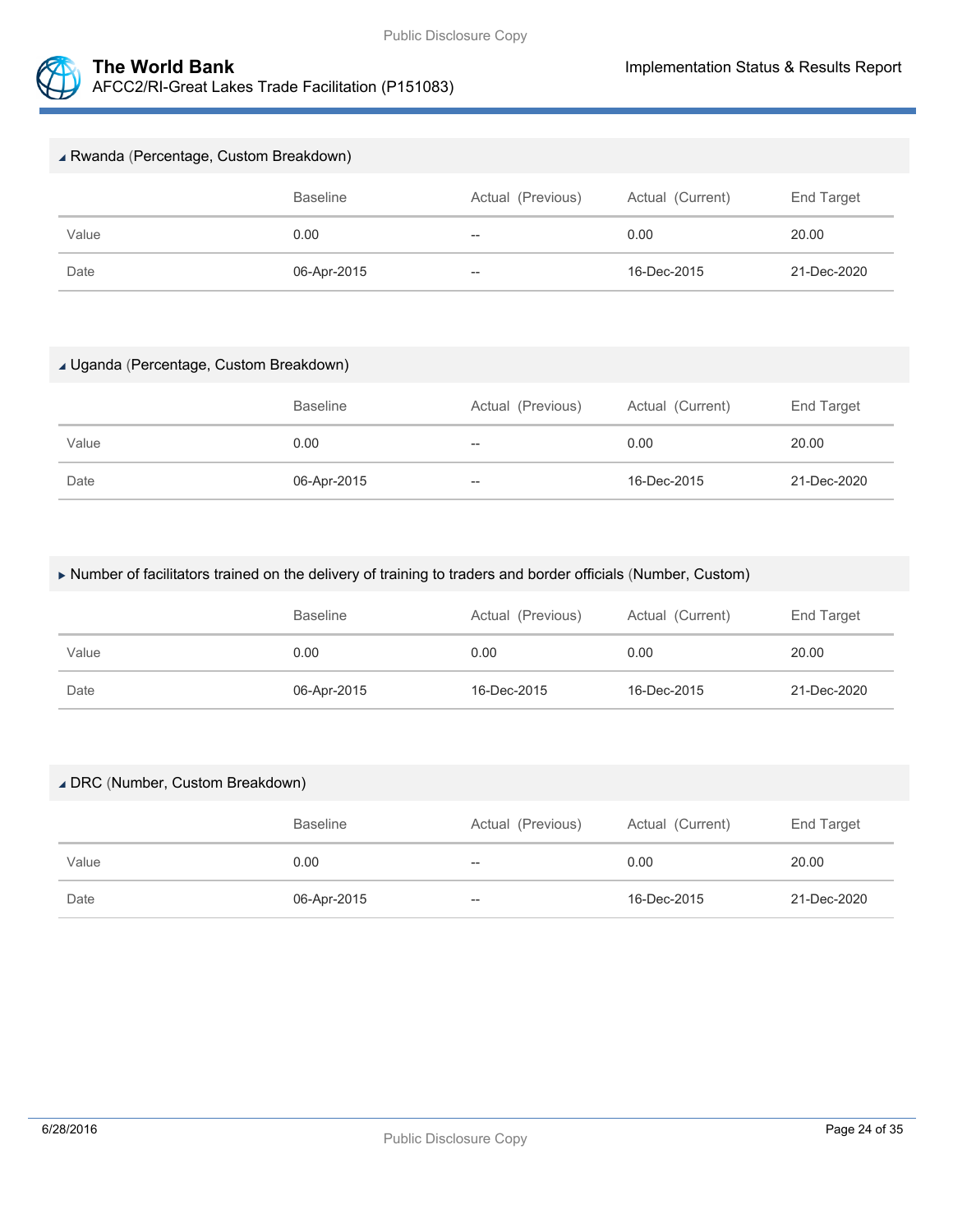

| ▲ Rwanda (Number, Custom Breakdown) |                 |                   |                  |             |
|-------------------------------------|-----------------|-------------------|------------------|-------------|
|                                     | <b>Baseline</b> | Actual (Previous) | Actual (Current) | End Target  |
| Value                               | 0.00            | 0.00              | 0.00             | 20.00       |
| Date                                | 06-Apr-2015     | 16-Dec-2015       | 16-Dec-2015      | 21-Dec-2020 |

## Uganda (Number, Custom Breakdown)

|       | <b>Baseline</b> | Actual (Previous) | Actual (Current) | End Target  |
|-------|-----------------|-------------------|------------------|-------------|
| Value | 0.00            | 0.00              | 0.00             | 20.00       |
| Date  | 06-Apr-2015     | 16-Dec-2015       | 16-Dec-2015      | 21-Dec-2020 |

# Improved perception of traders regarding the quality of services provided by border agencies (Percentage, Custom)

|       | <b>Baseline</b> | Actual (Previous) | Actual (Current) | End Target  |
|-------|-----------------|-------------------|------------------|-------------|
| Value | 0.00            | 0.00              | 0.00             | 10.00       |
| Date  | 06-Apr-2015     | 16-Dec-2015       | 16-Dec-2015      | 21-Dec-2020 |

## Petite Barrière (Percentage, Custom Breakdown)

|       | <b>Baseline</b> | Actual (Previous) | Actual (Current) | End Target  |
|-------|-----------------|-------------------|------------------|-------------|
| Value | 0.00            | 0.00              | 0.00             | 10.00       |
| Date  | 06-Apr-2015     | 16-Dec-2015       | 16-Dec-2015      | 21-Dec-2020 |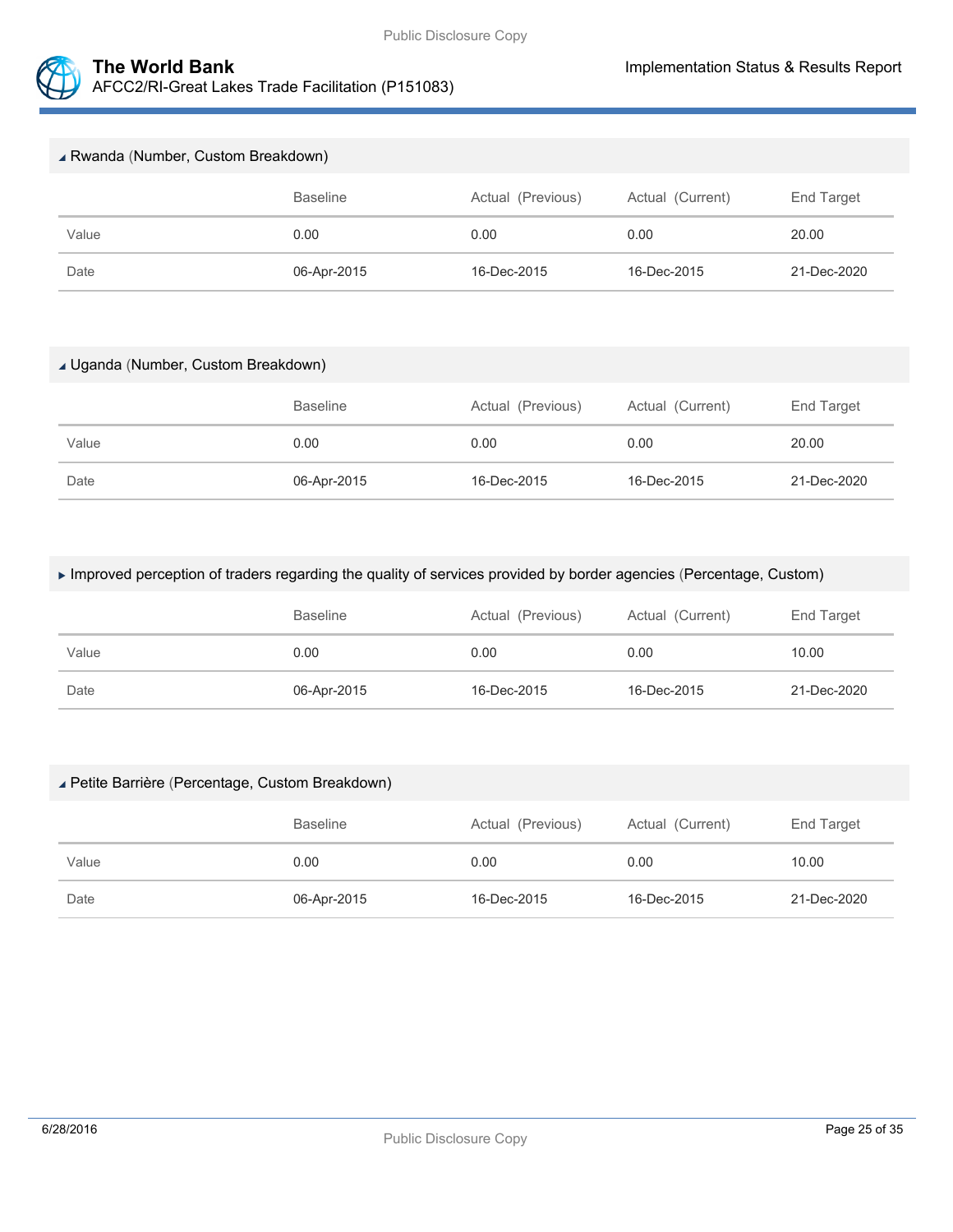



| ▲ Rusizi 1 (Percentage, Custom Breakdown) |                 |                   |                  |             |  |
|-------------------------------------------|-----------------|-------------------|------------------|-------------|--|
|                                           | <b>Baseline</b> | Actual (Previous) | Actual (Current) | End Target  |  |
| Value                                     | 0.00            | 0.00              | 0.00             | 10.00       |  |
| Date                                      | 06-Apr-2015     | 16-Dec-2015       | 16-Dec-2015      | 21-Dec-2020 |  |

#### Kasindi (DRC) – Mpondwe (Ug) (Percentage, Custom Breakdown)

|       | <b>Baseline</b> | Actual (Previous) | Actual (Current) | End Target  |
|-------|-----------------|-------------------|------------------|-------------|
| Value | 0.00            | $- -$             | 0.00             | 10.00       |
| Date  | 06-Apr-2015     | $- -$             | 16-Dec-2015      | 21-Dec-2020 |

## ▶ Percent of traders reporting receiving a receipt for official payments made (Percentage, Custom)

|       | <b>Baseline</b> | Actual (Previous) | Actual (Current) | End Target  |
|-------|-----------------|-------------------|------------------|-------------|
| Value | 8.00            | --                | 8.00             | 80.00       |
| Date  | 06-Apr-2015     | --                | 16-Dec-2015      | 21-Dec-2020 |

#### Petite Barrière (Percentage, Custom Breakdown)

|       | <b>Baseline</b> | Actual (Previous) | Actual (Current) | End Target  |
|-------|-----------------|-------------------|------------------|-------------|
| Value | 8.00            | 8.00              | 8.00             | 80.00       |
| Date  | 06-Apr-2015     | 16-Dec-2015       | 16-Dec-2015      | 21-Dec-2020 |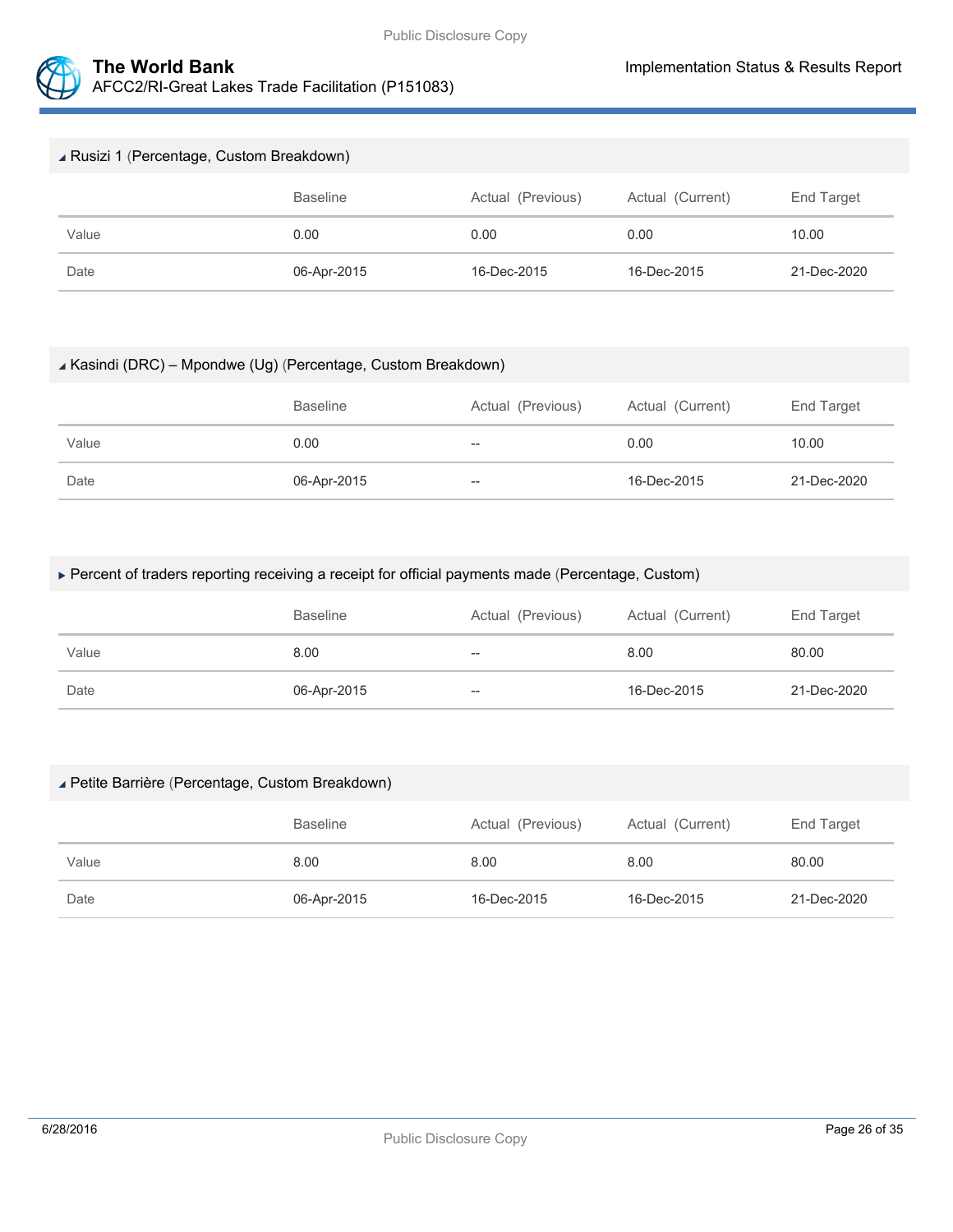



| ▲ Rusizi 1 (Percentage, Custom Breakdown) |                 |                   |                  |             |  |
|-------------------------------------------|-----------------|-------------------|------------------|-------------|--|
|                                           | <b>Baseline</b> | Actual (Previous) | Actual (Current) | End Target  |  |
| Value                                     | 22.00           | 22.00             | 22.00            | 80.00       |  |
| Date                                      | 06-Apr-2015     | 16-Dec-2015       | 16-Dec-2015      | 21-Dec-2020 |  |

## Kasindi (DRC) – Mpondwe (Ug) (Percentage, Custom Breakdown)

|       | <b>Baseline</b> | Actual (Previous) | Actual (Current) | End Target  |
|-------|-----------------|-------------------|------------------|-------------|
| Value | 47.00           | 47.00             | 47.00            | 90.00       |
| Date  | 06-Apr-2015     | 16-Dec-2015       | 16-Dec-2015      | 21-Dec-2020 |

## Bunagana (Percentage, Custom Breakdown)

|       | <b>Baseline</b> | Actual (Previous) | Actual (Current) | End Target  |
|-------|-----------------|-------------------|------------------|-------------|
| Value | 33.00           | 33.00             | 33.00            | 85.00       |
| Date  | 06-Apr-2015     | 16-Dec-2015       | 16-Dec-2015      | 21-Dec-2020 |

## Change in customs revenue at target border posts (Amount(USD), Custom)

|       | <b>Baseline</b> | Actual (Previous) | Actual (Current) | End Target  |
|-------|-----------------|-------------------|------------------|-------------|
| Value | 65.00           | $- -$             | 65.00            | 80.90       |
| Date  | 06-Apr-2015     | $-\!$             | 16-Dec-2015      | 21-Dec-2020 |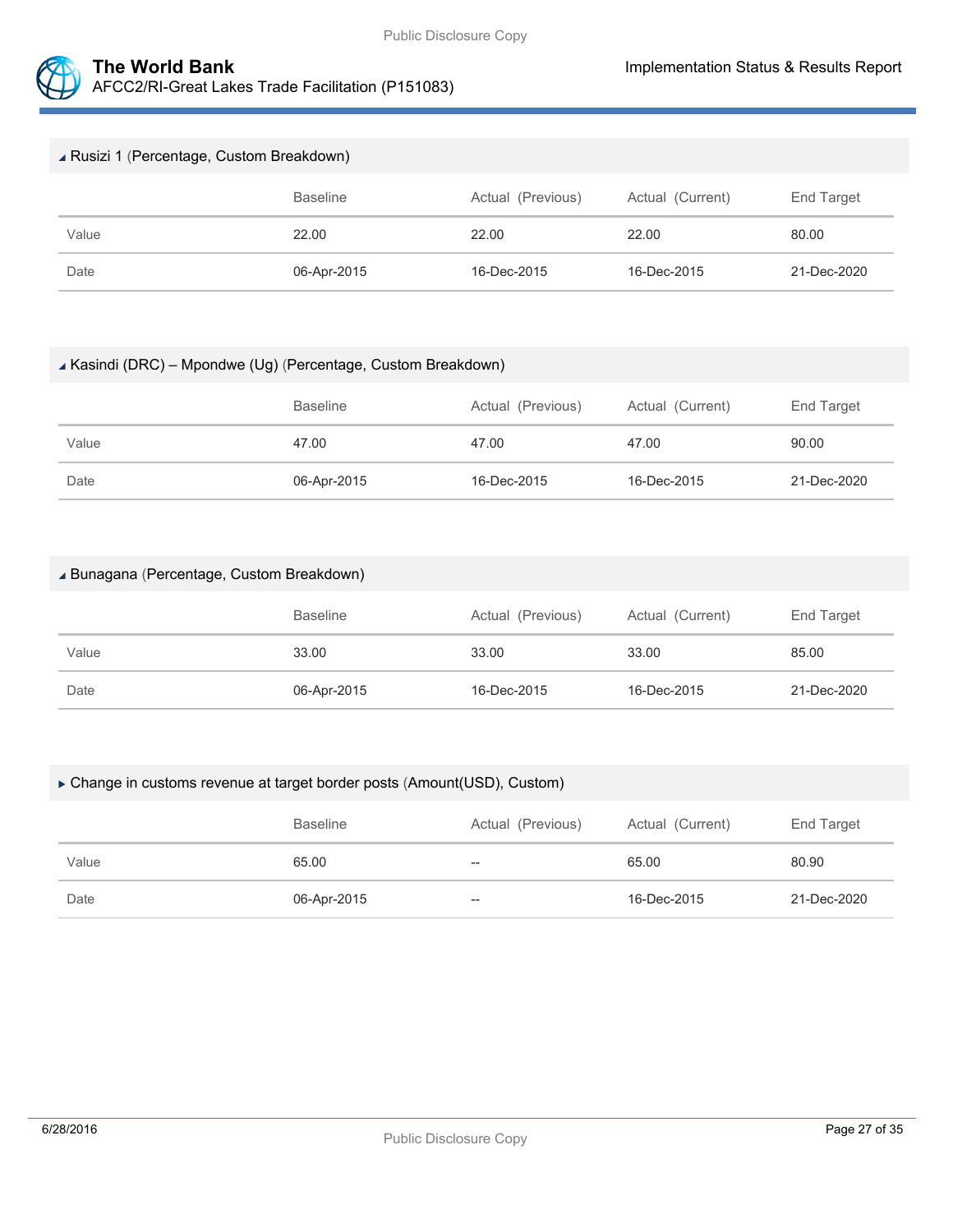



| ⊿ Petite Barrière (Amount(USD), Custom Breakdown) |                 |                   |                  |             |
|---------------------------------------------------|-----------------|-------------------|------------------|-------------|
|                                                   | <b>Baseline</b> | Actual (Previous) | Actual (Current) | End Target  |
| Value                                             | 44.40           | 44.00             | 44.00            | 55.30       |
| Date                                              | 06-Apr-2015     | 16-Dec-2015       | 16-Dec-2015      | 21-Dec-2020 |

#### Rusizi (Amount(USD), Custom Breakdown)

|       | <b>Baseline</b> | Actual (Previous) | Actual (Current) | End Target  |
|-------|-----------------|-------------------|------------------|-------------|
| Value | 65.00           | $- -$             | 65.00            | 80.90       |
| Date  | 06-Apr-2015     | $- -$             | 16-Dec-2015      | 21-Dec-2020 |

## Kasindi (DRC) – Mpondwe (Ug) (Amount(USD), Custom Breakdown)

|       | <b>Baseline</b> | Actual (Previous) | Actual (Current) | End Target  |
|-------|-----------------|-------------------|------------------|-------------|
| Value | 27.10           | $-\!$             | 27.10            | 33.80       |
| Date  | 06-Apr-2015     | $-\!$             | 16-Dec-2015      | 21-Dec-2020 |

#### Change in performance evaluation score of the directors and the targeted officials (Percentage, Custom)

|       | <b>Baseline</b> | Actual (Previous)        | Actual (Current) | End Target  |
|-------|-----------------|--------------------------|------------------|-------------|
| Value | 0.00            | $\overline{\phantom{a}}$ | 0.00             | 6.00        |
| Date  | 06-Apr-2015     | $\hspace{0.05cm}$        | 16-Dec-2015      | 21-Dec-2020 |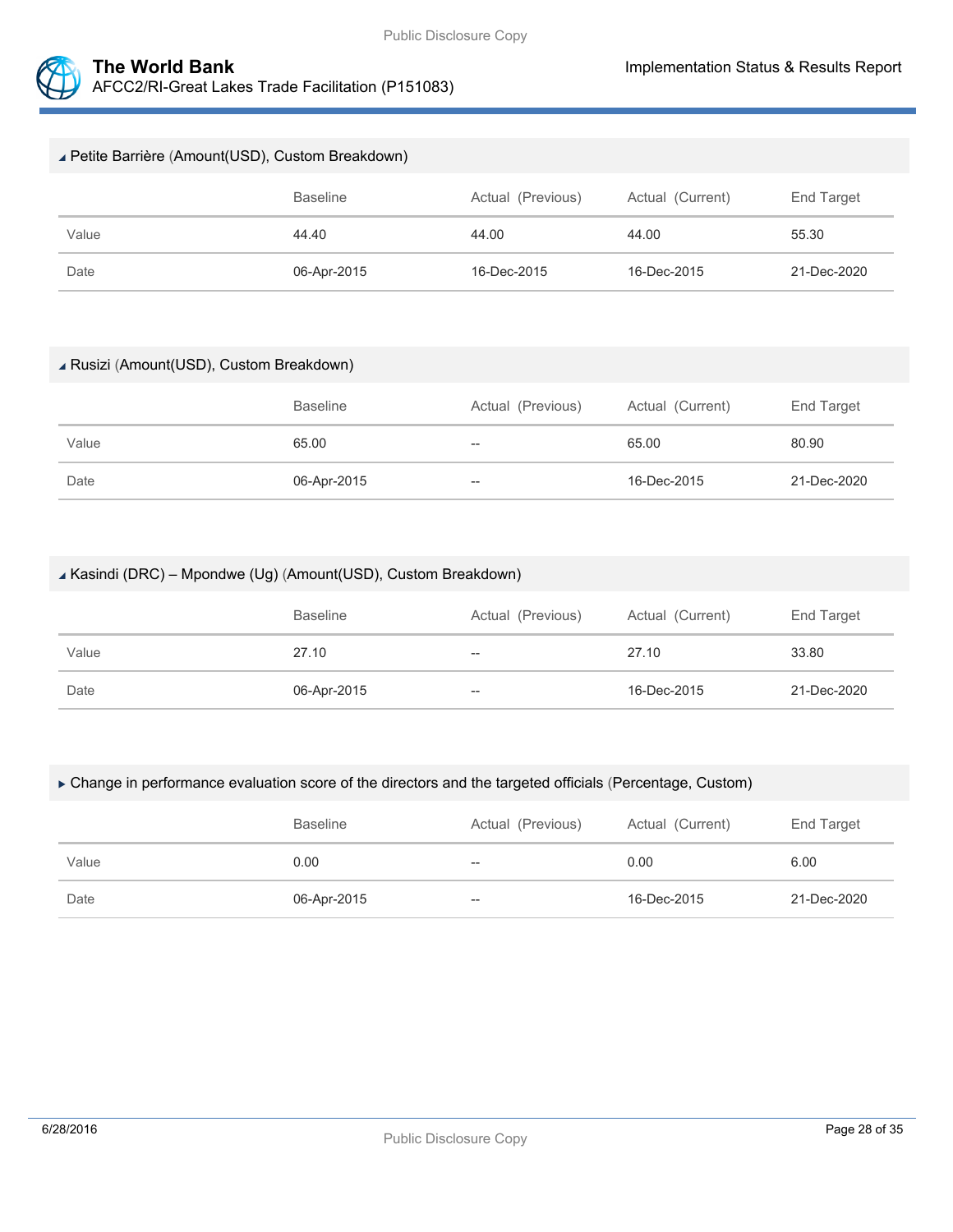

#### ▲ DRC (Percentage, Custom Breakdown)

|       | <b>Baseline</b> | Actual (Previous)        | Actual (Current) | End Target  |
|-------|-----------------|--------------------------|------------------|-------------|
| Value | 0.00            | $- -$                    | 0.00             | 6.00        |
| Date  | 06-Apr-2015     | $\overline{\phantom{m}}$ | 16-Dec-2015      | 21-Dec-2020 |

#### Rwanda (Percentage, Custom Breakdown)

|       | <b>Baseline</b> | Actual (Previous) | Actual (Current) | End Target  |
|-------|-----------------|-------------------|------------------|-------------|
| Value | 0.00            | $\hspace{0.05cm}$ | 0.00             | 6.00        |
| Date  | 06-Aug-2015     | $- -$             | 16-Dec-2015      | 21-Dec-2020 |

## Uganda (Percentage, Custom Breakdown)

|       | <b>Baseline</b> | Actual (Previous) | Actual (Current) | End Target  |
|-------|-----------------|-------------------|------------------|-------------|
| Value | 0.00            | --                | 0.00             | 6.00        |
| Date  | 06-Apr-2015     | --                | 16-Dec-2015      | 21-Dec-2020 |

#### Functional review completed at the Customs and Immigration offices (Yes/No, Custom)

|       | <b>Baseline</b> | Actual (Previous) | Actual (Current) | End Target  |
|-------|-----------------|-------------------|------------------|-------------|
| Value | N               | N                 | N                |             |
| Date  | 06-Apr-2015     | 16-Dec-2015       | 16-Dec-2015      | 21-Dec-2020 |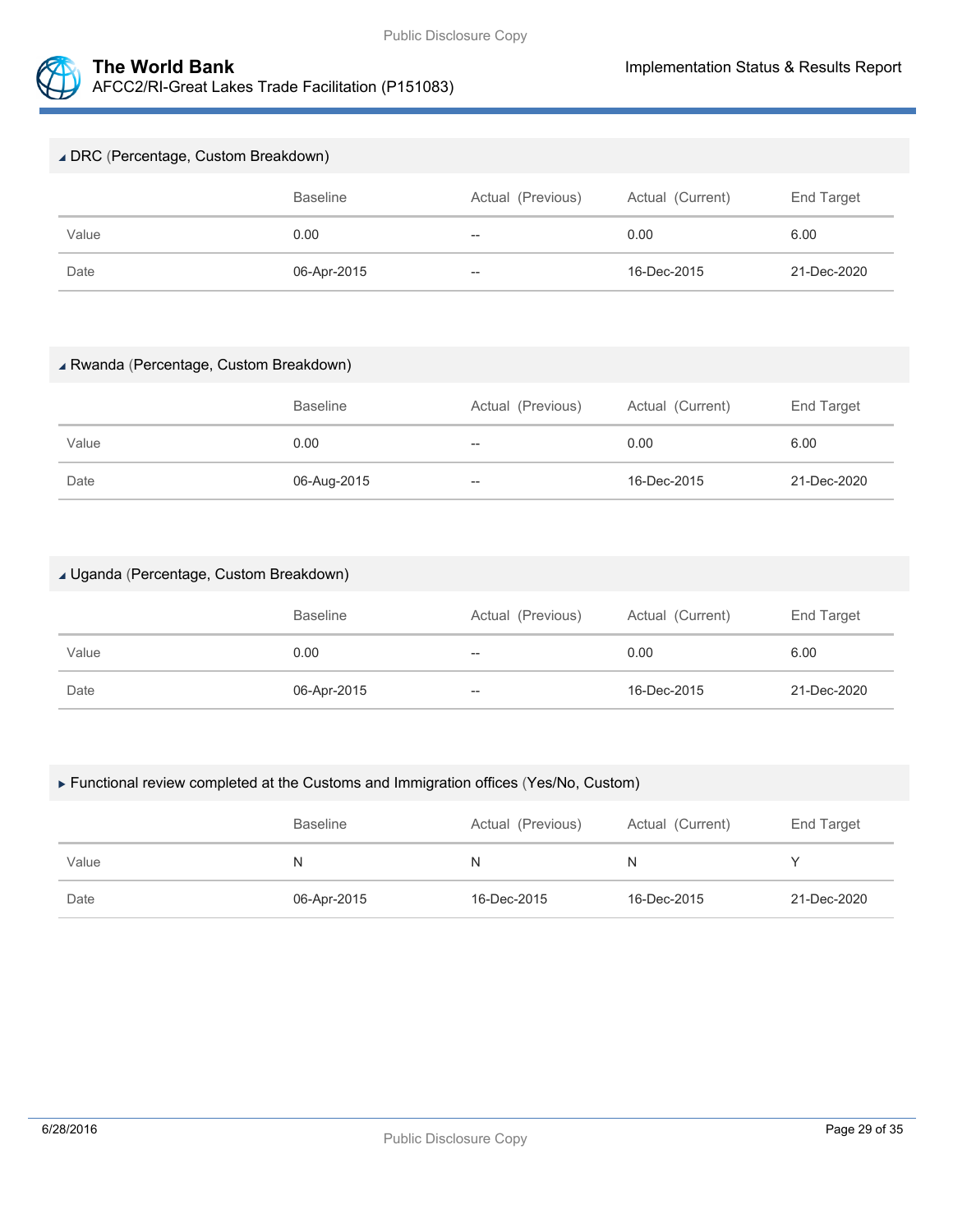

# DRC (Yes/No, Custom Breakdown)

|       | <b>Baseline</b> | Actual (Previous) | Actual (Current) | End Target  |
|-------|-----------------|-------------------|------------------|-------------|
| Value | N               | $- -$             | N                |             |
| Date  | 06-Apr-2015     | $- -$             | 16-Dec-2015      | 21-Dec-2020 |

## Rwanda (Yes/No, Custom Breakdown)

|       | <b>Baseline</b> | Actual (Previous) | Actual (Current) | End Target  |
|-------|-----------------|-------------------|------------------|-------------|
| Value | N               | $- -$             | N                |             |
| Date  | 06-Apr-2015     | $- -$             | 16-Dec-2015      | 21-Dec-2020 |

## Uganda (Yes/No, Custom Breakdown)

|       | <b>Baseline</b> | Actual (Previous) | Actual (Current) | End Target  |
|-------|-----------------|-------------------|------------------|-------------|
| Value | N               | N                 | N                |             |
| Date  | 06-Apr-2015     | 16-Dec-2015       | 16-Dec-2015      | 21-Dec-2020 |

#### Performance evaluation sheet was revised and introduced at all border posts (Number, Custom)

|       | <b>Baseline</b> | Actual (Previous) | Actual (Current) | End Target  |
|-------|-----------------|-------------------|------------------|-------------|
| Value | 0.00            | $-\!$             | 0.00             | 2.00        |
| Date  | 06-Apr-2015     | $-$               | 16-Dec-2015      | 21-Dec-2020 |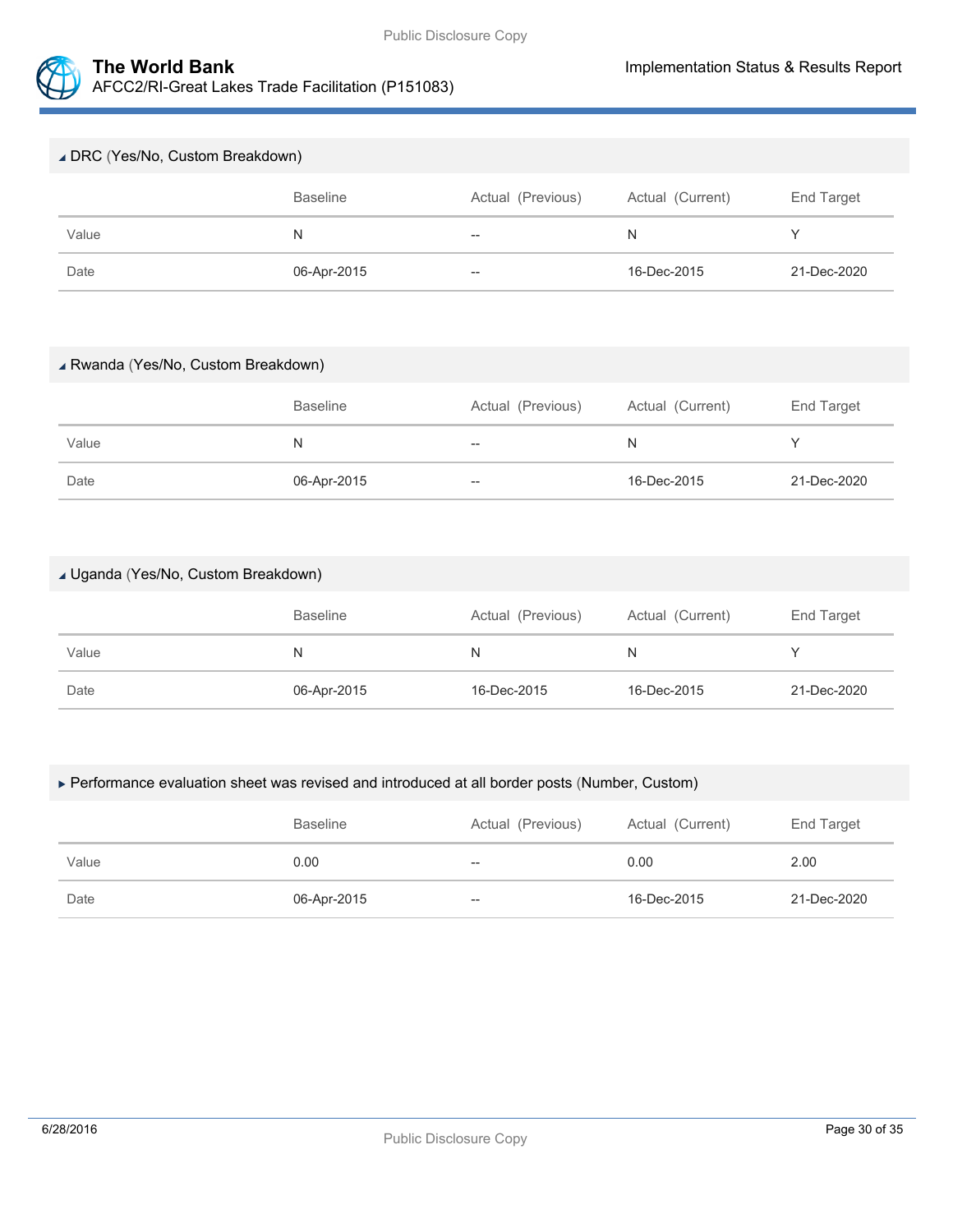

#### DRC (Number, Custom Breakdown)

|       | <b>Baseline</b> | Actual (Previous)        | Actual (Current) | End Target  |
|-------|-----------------|--------------------------|------------------|-------------|
| Value | 0.00            | $\overline{\phantom{a}}$ | 0.00             | 5.00        |
| Date  | 06-Apr-2015     | $\overline{\phantom{a}}$ | 16-Dec-2015      | 21-Dec-2020 |

#### Rwanda (Number, Custom Breakdown)

|       | <b>Baseline</b> | Actual (Previous) | Actual (Current) | End Target  |
|-------|-----------------|-------------------|------------------|-------------|
| Value | 0.00            | 0.00              | 0.00             | 2.00        |
| Date  | 06-Apr-2015     | 16-Dec-2015       | 16-Dec-2015      | 21-Dec-2020 |

## Uganda (Number, Custom Breakdown)

|       | <b>Baseline</b> | Actual (Previous) | Actual (Current) | End Target  |
|-------|-----------------|-------------------|------------------|-------------|
| Value | 0.00            | 0.00              | 0.00             | 3.00        |
| Date  | 06-Apr-2015     | 16-Dec-2015       | 16-Dec-2015      | 21-Dec-2020 |

#### Incentive Mechanism was created and implemented at all borders posts (Number, Custom)

|       | <b>Baseline</b> | Actual (Previous) | Actual (Current) | End Target  |
|-------|-----------------|-------------------|------------------|-------------|
| Value | 0.00            | 0.00              | 0.00             | 2.00        |
| Date  | 06-Apr-2015     | 16-Dec-2015       | 16-Dec-2015      | 21-Dec-2020 |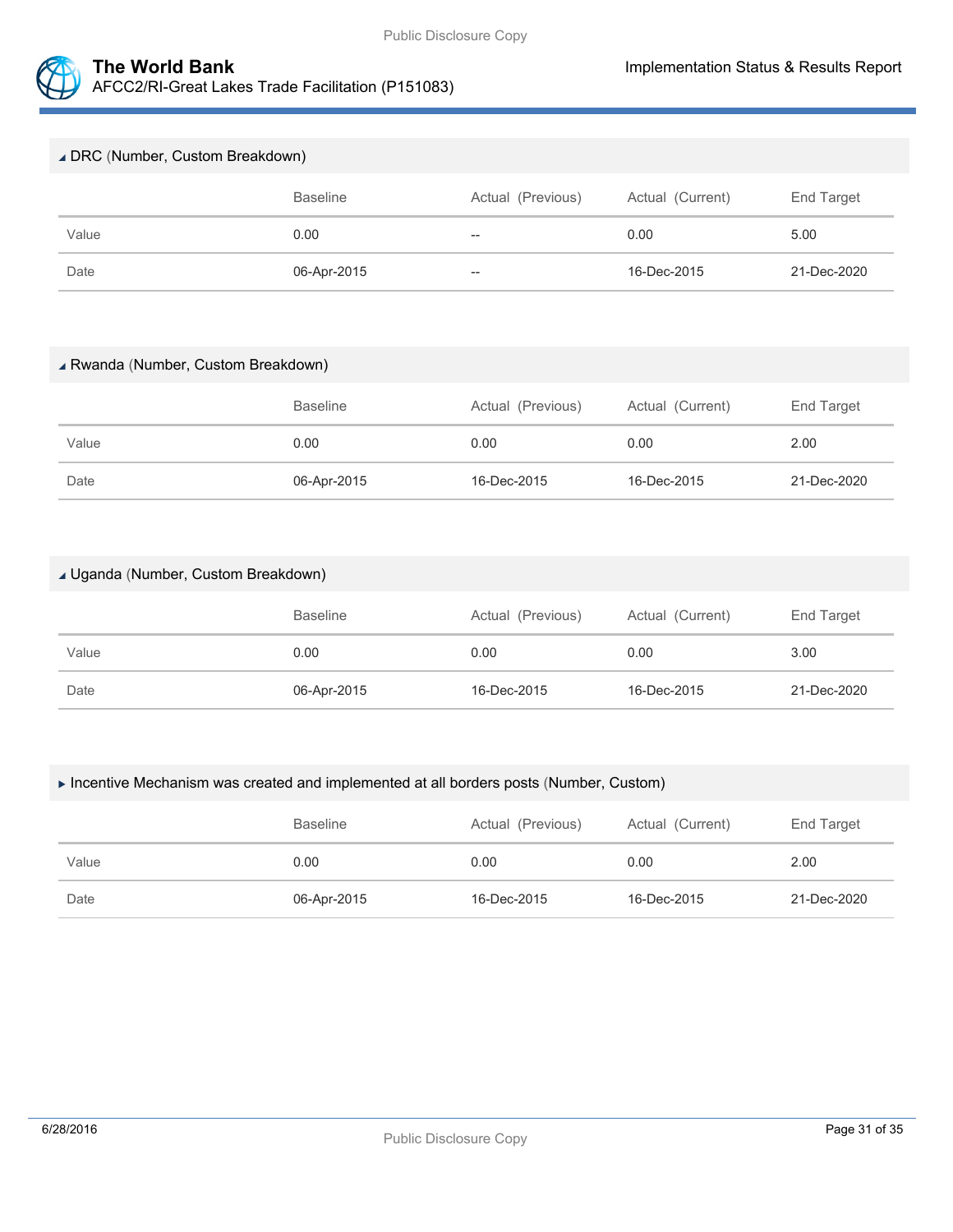

| DRC (Number, Custom Breakdown) |                 |                   |                  |             |  |  |  |
|--------------------------------|-----------------|-------------------|------------------|-------------|--|--|--|
|                                | <b>Baseline</b> | Actual (Previous) | Actual (Current) | End Target  |  |  |  |
| Value                          | 0.00            | 0.00              | 0.00             | 5.00        |  |  |  |
| Date                           | 06-Apr-2015     | 16-Dec-2015       | 16-Dec-2015      | 21-Dec-2020 |  |  |  |

#### Rwanda (Number, Custom Breakdown)

|       | <b>Baseline</b> | Actual (Previous) | Actual (Current) | End Target  |
|-------|-----------------|-------------------|------------------|-------------|
| Value | 0.00            | 0.00              | 0.00             | 2.00        |
| Date  | 06-Apr-2015     | 16-Dec-2015       | 16-Dec-2015      | 21-Dec-2020 |

## Uganda (Number, Custom Breakdown)

|       | <b>Baseline</b> | Actual (Previous) | Actual (Current) | End Target  |
|-------|-----------------|-------------------|------------------|-------------|
| Value | 0.00            | $-\!$             | 0.00             | 3.00        |
| Date  | 06-Apr-2015     | $\hspace{0.05cm}$ | 16-Dec-2015      | 21-Dec-2020 |

#### Development and execution of project communications strategy. (Yes/No, Custom)

|       | <b>Baseline</b> | Actual (Previous) |             | End Target  |  |
|-------|-----------------|-------------------|-------------|-------------|--|
| Value | N               | N                 | N           |             |  |
| Date  | 06-Apr-2015     | 16-Dec-2015       | 16-Dec-2015 | 21-Dec-2020 |  |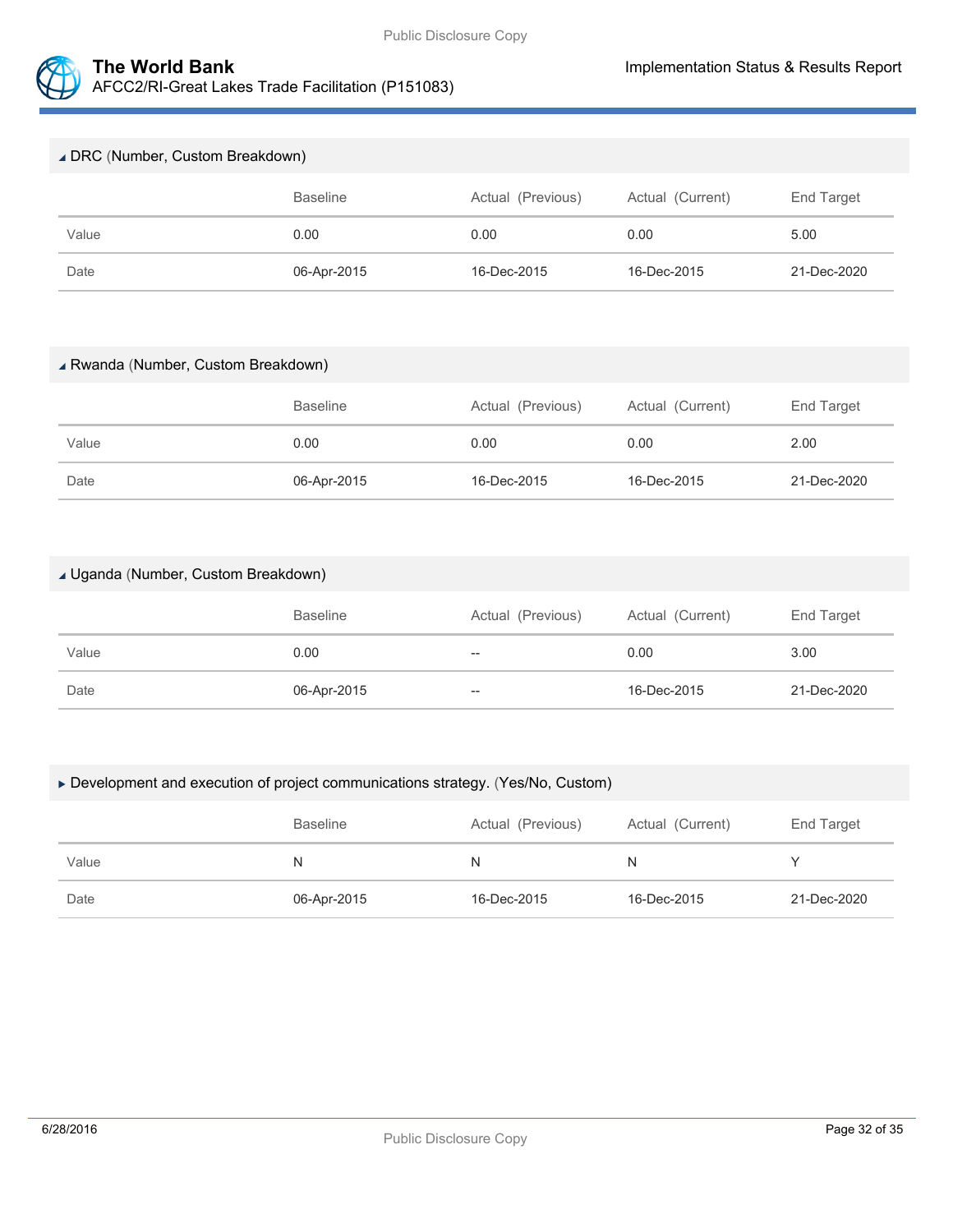

| Juganda (Yes/No, Custom Breakdown) |                 |                   |                  |             |  |  |  |
|------------------------------------|-----------------|-------------------|------------------|-------------|--|--|--|
|                                    | <b>Baseline</b> | Actual (Previous) | Actual (Current) | End Target  |  |  |  |
| Value                              | N               | N                 | N                |             |  |  |  |
| Date                               | 06-Apr-2015     | 16-Dec-2015       | 16-Dec-2015      | 21-Dec-2020 |  |  |  |

## DRC (Yes/No, Custom Breakdown)

|       | <b>Baseline</b> | Actual (Previous) | Actual (Current) | End Target  |
|-------|-----------------|-------------------|------------------|-------------|
| Value | N               | N                 | N                |             |
| Date  | 06-Apr-2015     | 16-Dec-2015       | 16-Dec-2015      | 21-Dec-2020 |

## Rwanda (Yes/No, Custom Breakdown)

|       | <b>Baseline</b> | Actual (Previous) | Actual (Current) | End Target  |
|-------|-----------------|-------------------|------------------|-------------|
| Value | N               | $-\!$             | N                |             |
| Date  | 06-Apr-2015     | $\hspace{0.05cm}$ | 16-Dec-2015      | 21-Dec-2020 |

#### COMESA (Yes/No, Custom Breakdown)

|       | <b>Baseline</b> | Actual (Previous) | Actual (Current) | End Target  |
|-------|-----------------|-------------------|------------------|-------------|
| Value | N               | $- -$             | N                |             |
| Date  | 06-Apr-2015     | $-\!$             | 16-Dec-2015      | 21-Dec-2020 |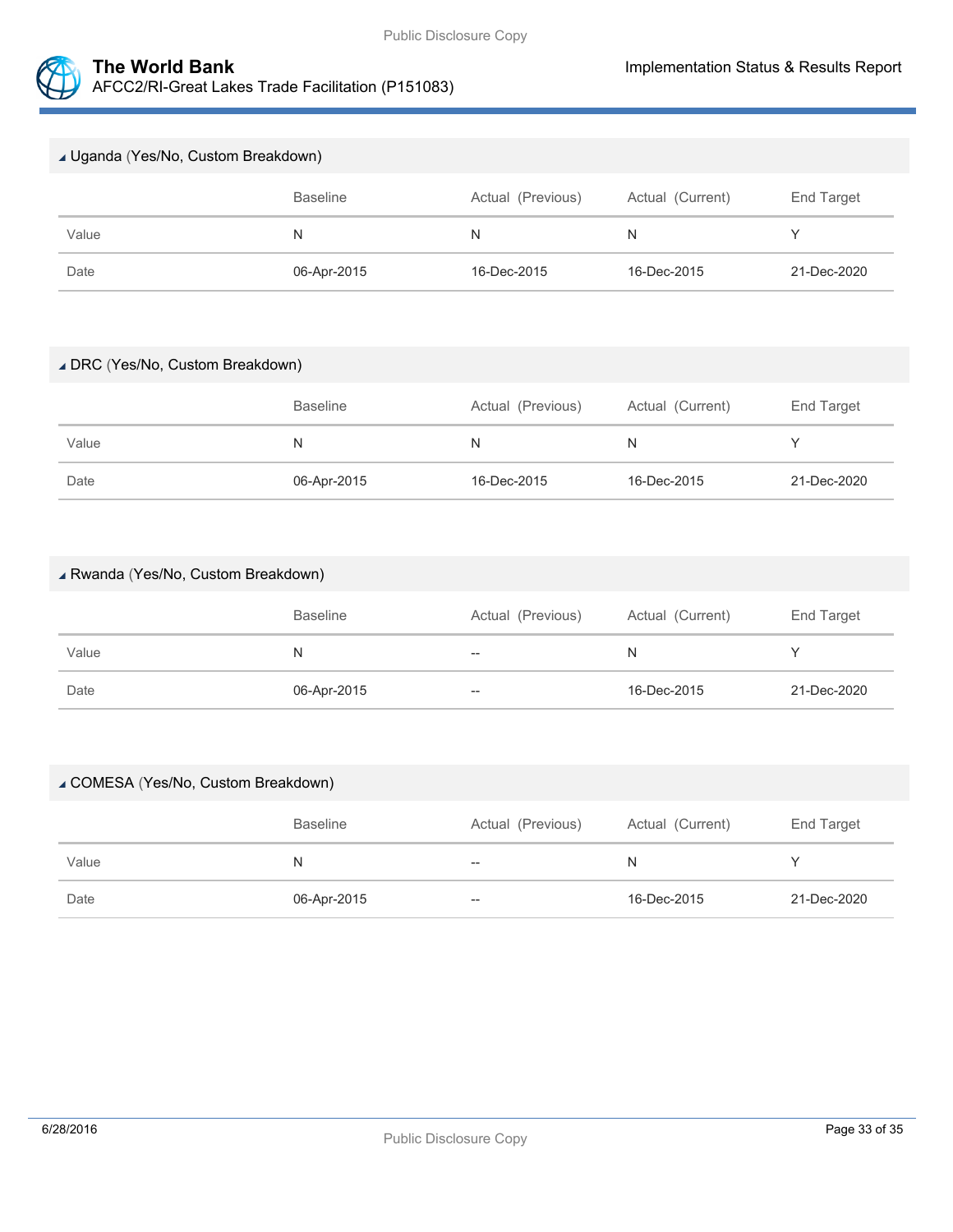



 Development and dissemination of standardized regional practices for collecting and reporting data on ICBT\_COMESA (Yes/No, Custom)

|       | <b>Baseline</b> | Actual (Previous) | Actual (Current) | End Target  |
|-------|-----------------|-------------------|------------------|-------------|
| Value | N               | $\hspace{0.05cm}$ | N                |             |
| Date  | 06-Apr-2015     | $- -$             | 16-Dec-2015      | 21-Dec-2020 |

 Number of regional workshps/seminars held for peer-to-peer learning, sharing best practices on ICBT monitoring \_ COMESA (Number, Custom)

|       | <b>Baseline</b> | Actual (Previous) | Actual (Current) | End Target  |
|-------|-----------------|-------------------|------------------|-------------|
| Value | 0.00            | 0.00              | 0.00             | 3.00        |
| Date  | 06-Apr-2015     | 16-Dec-2015       | 16-Dec-2015      | 21-Dec-2020 |

Overall Comments

## **Data on Financial Performance**

#### **Disbursements (by loan)**

| Project | Loan/Credit/TF | <b>Status</b>    | Currency   | Original | Revised | Cancelled | <b>Disbursed</b> | Undisbursed | <b>Disbursed</b> |
|---------|----------------|------------------|------------|----------|---------|-----------|------------------|-------------|------------------|
| P151083 | IDA-57210      | Effective        | <b>XDR</b> | 18.70    | 18.70   | 0.00      | 0.92             | 17.78       | 5%               |
| P151083 | IDA-57220      | Not<br>Effective | <b>XDR</b> | 10.10    | 10.10   | 0.00      | 0.00             | 10.10       | $0\%$            |
| P151083 | IDA-57240      | Not<br>Effective | XDR        | 24.40    | 24.40   | 0.00      | 0.00             | 24.40       | $0\%$            |
| P151083 | IDA-D0890      | Not<br>Effective | <b>XDR</b> | 3.60     | 3.60    | 0.00      | 0.00             | 3.60        | $0\%$            |

#### **Key Dates (by loan)**

| Project | Loan/Credit/TF | Status           | Approval Date | Signing Date             | <b>Effectiveness Date</b>   | Orig. Closing Date | Rev. Closing Date |
|---------|----------------|------------------|---------------|--------------------------|-----------------------------|--------------------|-------------------|
| P151083 | IDA-57210      | Effective        | 25-Sep-2015   | 26-Oct-2015              | 25-Jan-2016                 | 31-Dec-2020        | 31-Dec-2020       |
| P151083 | IDA-57220      | Not<br>Effective | 25-Sep-2015   | $\overline{\phantom{a}}$ | $- -$                       | 31-Dec-2020        | 31-Dec-2020       |
| P151083 | IDA-57240      | Not<br>Effective | 25-Sep-2015   | 27-Oct-2015              | $\mathcal{L}_{\mathcal{A}}$ | 31-Dec-2020        | 31-Dec-2020       |